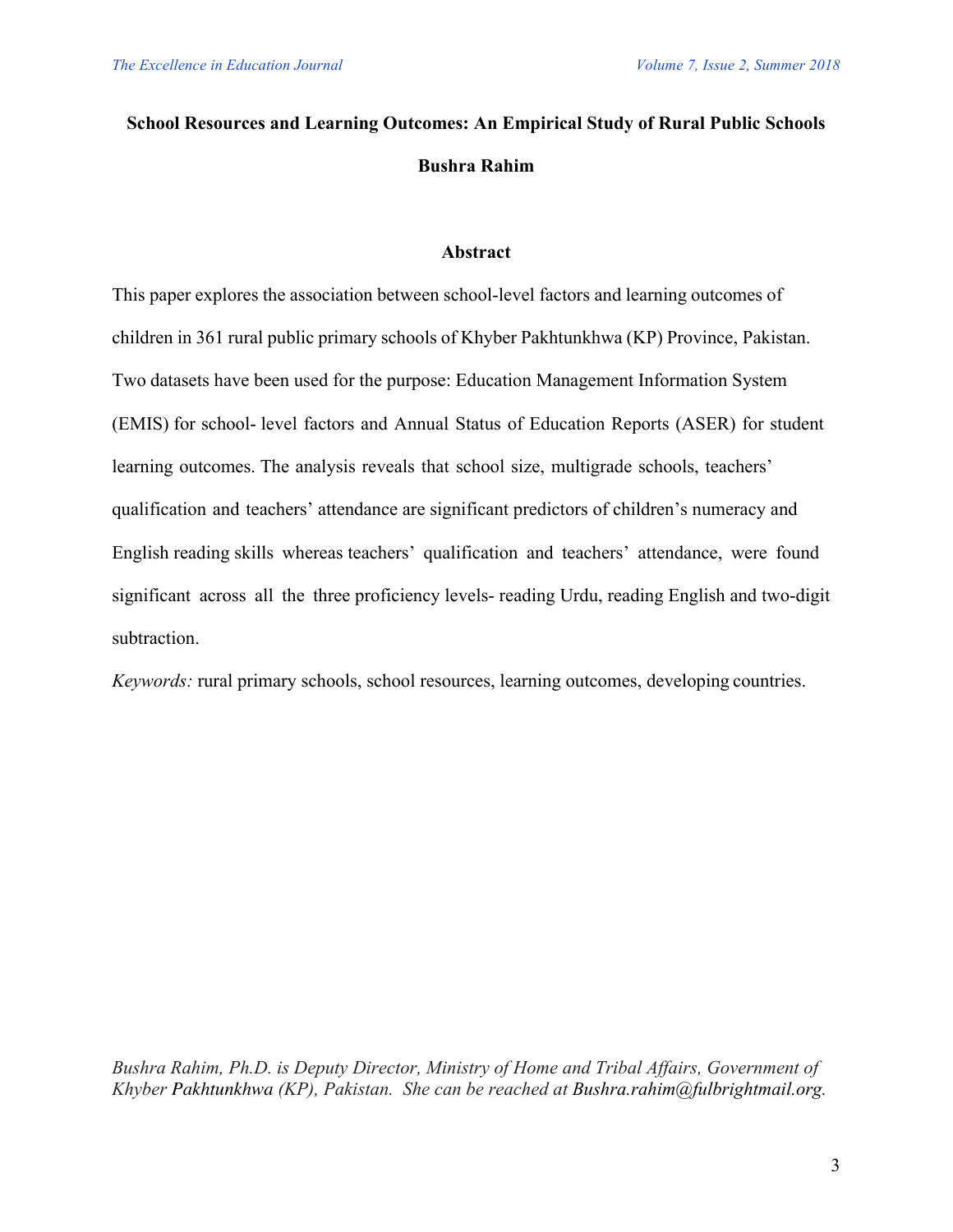The number of out-of-school children is on a decline since the turn of the millennium. The latest Education for All Global Monitoring Report (UNESCO, 2017a) shows that the number of primary school-age children who are out-of-school has decreased significantly from 100 million in 2000 to 61 million in 2015. However, despite improved access to primary education, evidence is increasing that primary education is failing children, especially in developing countries. With overcrowded classrooms, and with insufficient classroom resources and teachers, large numbers of children drop out from schools without learning to read a single word. Recent UIS data (2017) show that 68% of the children enrolled in schools (262 million out of 387 million) will not be able to achieve minimum proficiency levels in reading at the end of the last grade of primary. To tackle the global learning crisis, it is of fundamental importance to gain a better understanding of the factors that influence the learning outcomes of children, especially in the developing world.

Review of literature reveals that four major factors affect learning outcomes. These factors have been categorized into individual, household, school, and system-level factors. Provision of quality education to all children is the prime responsibility of the state as has been pledged by many countries around the world at the World Education Forum, held in the Republic of Korea in May 2015, through the Incheon Declaration for Education 2030 (UNESCO, 2015). By taking up this responsibility, the state must cater to the educational needs of all the children and ensure quality learning outcomes for all throughout their lives. Hence, this study situates the low learning outcomes in the context of systematic factors that fail to maximize the educational outcomes of children.

The 1973 Constitution of Pakistan declared education a fundamental human right. Article 25-A of the Constitution ordains that the state shall provide free and compulsory primary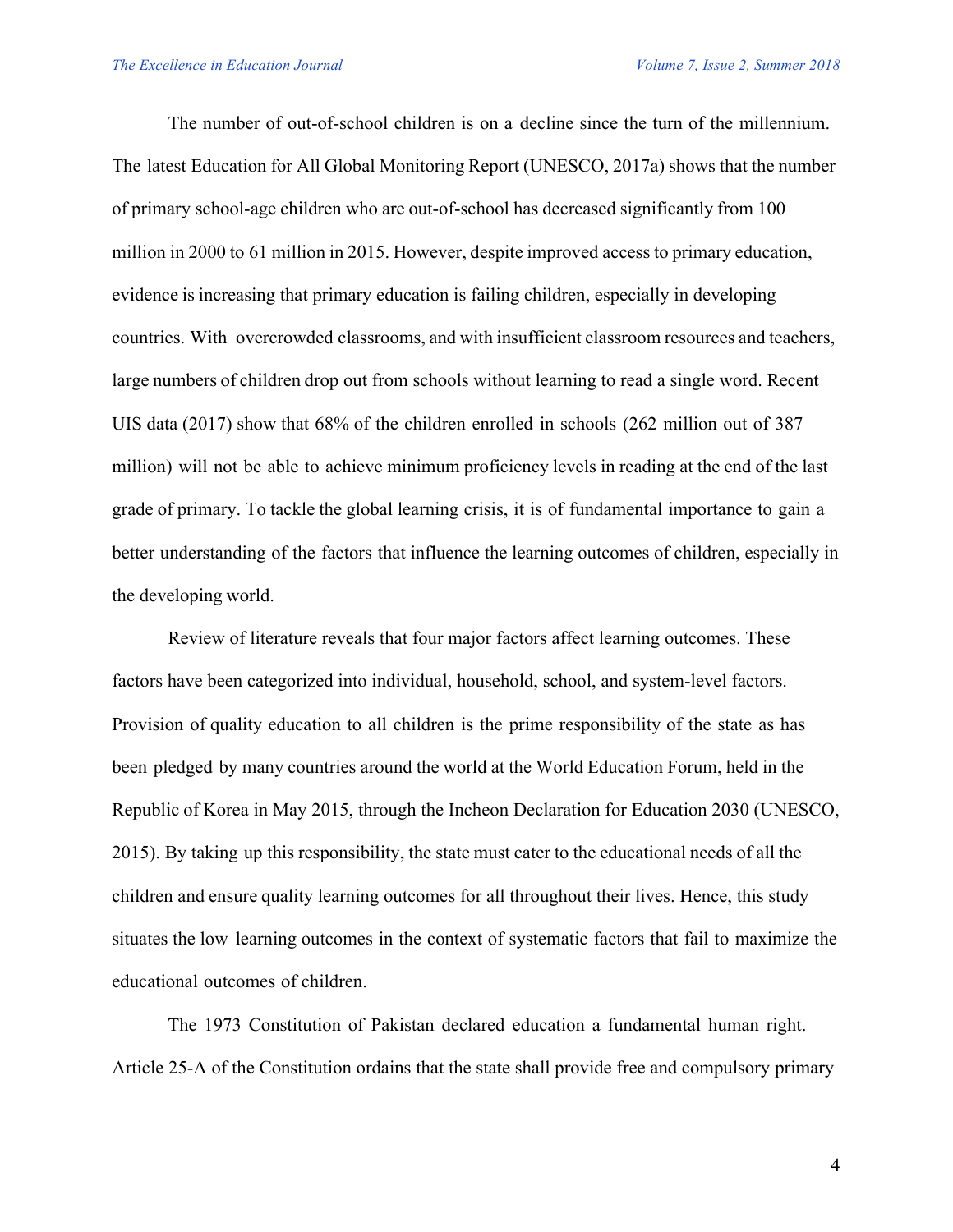and secondary education to all children, from age 5 to 16 years. Pakistan's recent national commitments towards education include the National Plan of Action (2013-16), National Education Policy (1998-2010, 2009, 2017-25), and Vision 2030. Similarly, international agreements signed and ratified by Pakistan include the United Nations Universal Declaration of Human Rights (1948), Beijing Declaration and Platform for Action (1945), World Declaration on Education for All (2000), Dakar Framework for Action (2000), the Millennium Declaration (2000) and Global Education 2030 Agenda (UNESCO, 2010; UNESCO, 2017b). All of these national and international commitments clearly lay out the responsibility of the state to ensure inclusive and quality education for all and promote lifelong learning. In line with Pakistan's commitment to education, the four provincial governments – Khyber Pakhtunkhwa (KP), Punjab, Sindh and, Baluchistan - have also promulgated similar legislations for free and compulsory quality education known as The Right to Education (RTE) Act as well as prepared Education Sector Plans that stress the need for provision of free and compulsory quality education to all children.

However, despite local, national and international commitments, the absence of basic physical facilities such as boundary walls, clean drinking water, and toilets still exists. There is also a shortage of school staff and high pupil-teacher ratios severely affect the quality of education delivered in schools.

According to Pakistan Education Statistics 2015-2016, in Khyber Pakhtunkhwa (KP) province, one of the most war inflicted provinces, 42% of primary schools have no electricity, 28% of primary schools are without drinking water, 14% of primary schools are without a latrine and boundary walls and, 19% of primary school buildings need repair (Academy of Educational Planning and Management [AEPAM], 2017). Given the unsatisfactory school conditions despite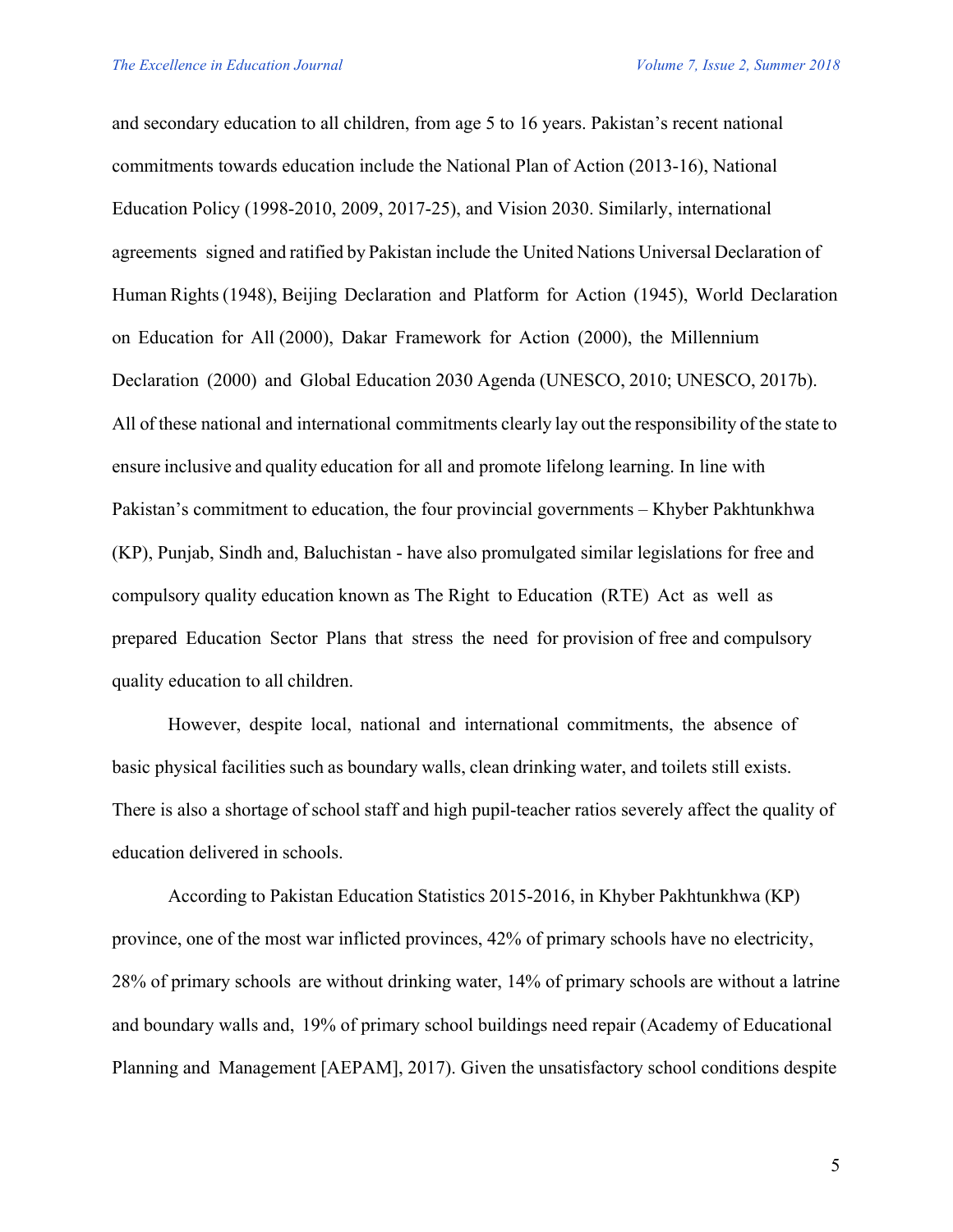the government's local, national and international commitments, it is imperative to discern the systematic factors that predict learning outcomes in the context of the KP province. The results thus obtained may be helpful in formulating policy interventions aimed at improving learning outcomes of the children especially in the developing countries.

#### **Theoretical Framework**

This paper employs the education production-function model to estimate students' learningoutcomes in public primary schools in the KP province. Education production within the schools takes place through a complex process. In particular, student inputs (socio-economic status, age, and gender), household inputs (parents' education, income, and number of children), school inputs (infrastructure, teachers, and school location) and system-level inputs (school location, numberof schools, and examination structure) are systematically related to each other and to student learning outcomes. However, this paper assesses the impact of school level factors on students'learning outcomes since, as mentioned above, it is the state's responsibility to provide a quality education and decent classroom conditions in which children can learn.

The initial years of primary schooling are very crucial for children as has been shown by a growing body of literature (EFA-GMR, 2013; Global Campaign for Education [GCE] and Results Education Fund, 2007; Rose, 2013). In Pakistan, and particularly the KP province, public schools are attended mostly by the children from low socio-economic status. These children have no resources at home to supplement the skills learned in schools. Their parents are mostly illiterate orsemi-literate and are incapable of asking their children what they learned at school so as to correct them or improve their cognitive skills. In such a scenario, when these children get enrolled in a far-off school which is overcrowded with fewer teachers and fewer classroom resources, how can it be expected that they will develop strong foundations in basic literacy and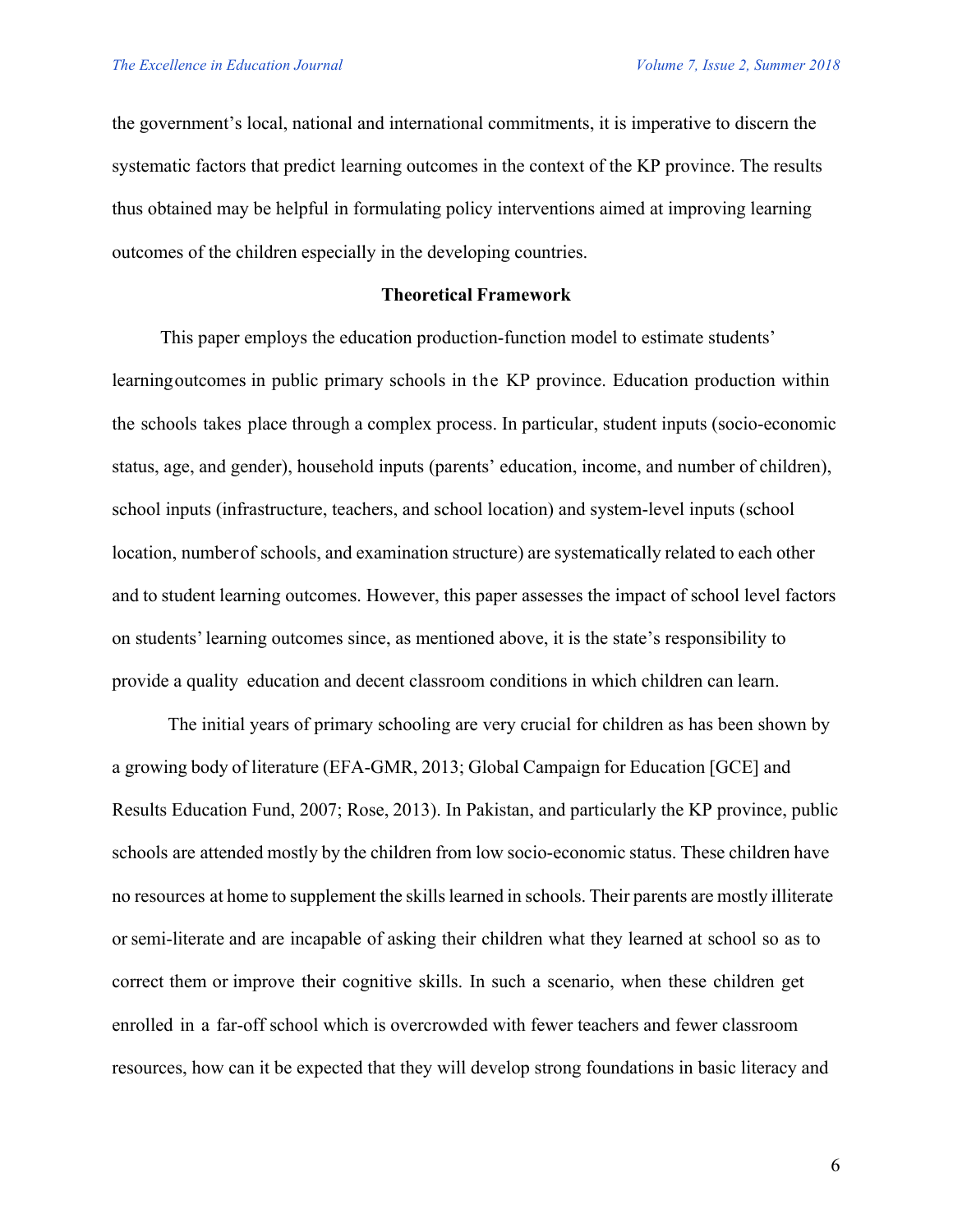numeracy? Resultantly,if children are unable to learn the basics early on, they are unlikely to acquire other skills in later grades and are more likely to drop out (EFA-GMR, 2013; GCE & Results Education Fund, 2007; Hanushek, 1995; Rose, 2013).

Using the Education Production model, this paper assesses the impact of school-level factors (input) on students' learning outcomes (output). For a detailed analysis of productionfunction model see Rahim (2017) and Hanushek (2007). Following Lee and Zuze's (2011) typology, school- level factors have been categorized into physical resources, teachers, and school organization, as illustrated in Figure 1.

**Figure 1: The Influence of School Factors on Children's Learning Outcomes** 

**Educational Outcome** 



Analytical Model of Learning Outcomes

*Source*: A Modified version of framework used in Lee and Zuze (2011)

## **Literature Review**

Research indicates that student learning outcomes are influenced by resources available to the students in schools (Glewwe, Hanushek, Humpage & Ravina, 2011; Glewwe  $\&$ Jacoby, 1994; Heyneman & Loxley, 1983; Lee & Zuze, 2011; Wilms & Somers, 2001). These resources have been grouped into three categories based on the typology used by Lee and Zuze (2011): physical resources, teachers, and school characteristics.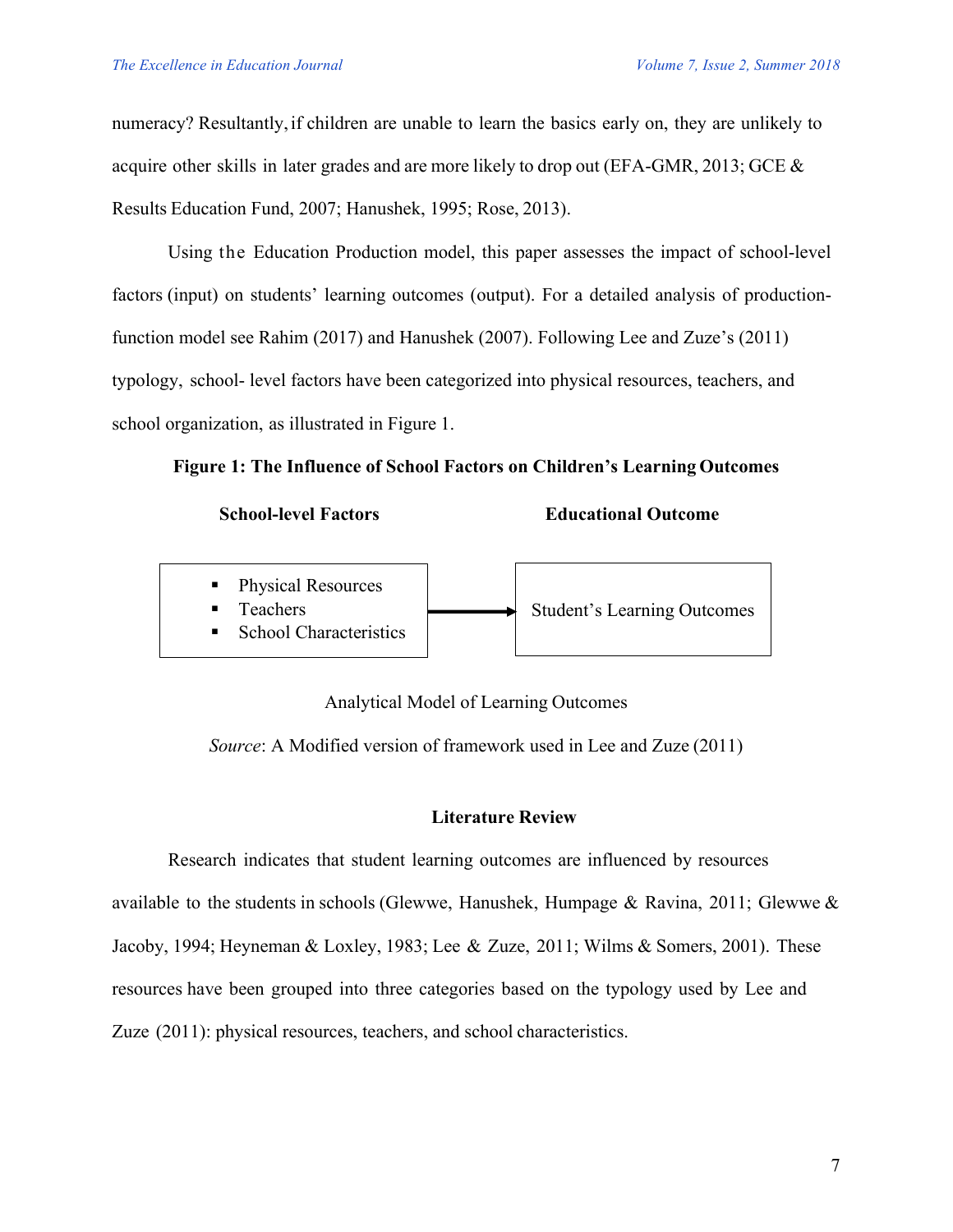#### **Physical Resources**

Review of the literature indicates that physical resources can be grouped into three categories: infrastructure (classroom, sports facility, science lab and library); instructional materials (desk and chair, blackboard, charts, maps, teaching kits and textbooks); and amenities (toilet, electricity, drinking water, and boundary wall). In line with this categorization, the following sections analyze the relationship between physical resources and learning outcomes.

#### **School infrastructure.**

The relationship between school infrastructure and students' learning outcomes in developing countries is mostly positive. Glewwe, Hanushek, Humpage, and Ravina (2011) examined studies published between 1990 and 2010 to investigate the effects of school characteristics on student learning outcomes in developing countries (from South West and East Asia, Africa and Latin America). Seventy-nine studies including 43 high-quality studies found a positive impact of school walls, roofs, and ceilings on learning outcomes. Out of the 43 highquality studies, four studies looked at the impact of the library on learning outcomes. Three studies were positive out of which two were significantly positive and none was significantly negative.

Using the Ghana Living Standards Survey (GLSS), Glewwe and Jacoby (1994) examined the relative effectiveness of repairing school buildings over investments in instructional materials, such as books, desks, and blackboards**.** The research found that improvement in material resources, such as repairing leaky classrooms, directly affect mathematics and reading test scores (as leaking classrooms cause interference in normal classroom activities) and indirectly affect retention. Similarly, research by Lee and Zuze (2011) found strong positive links between school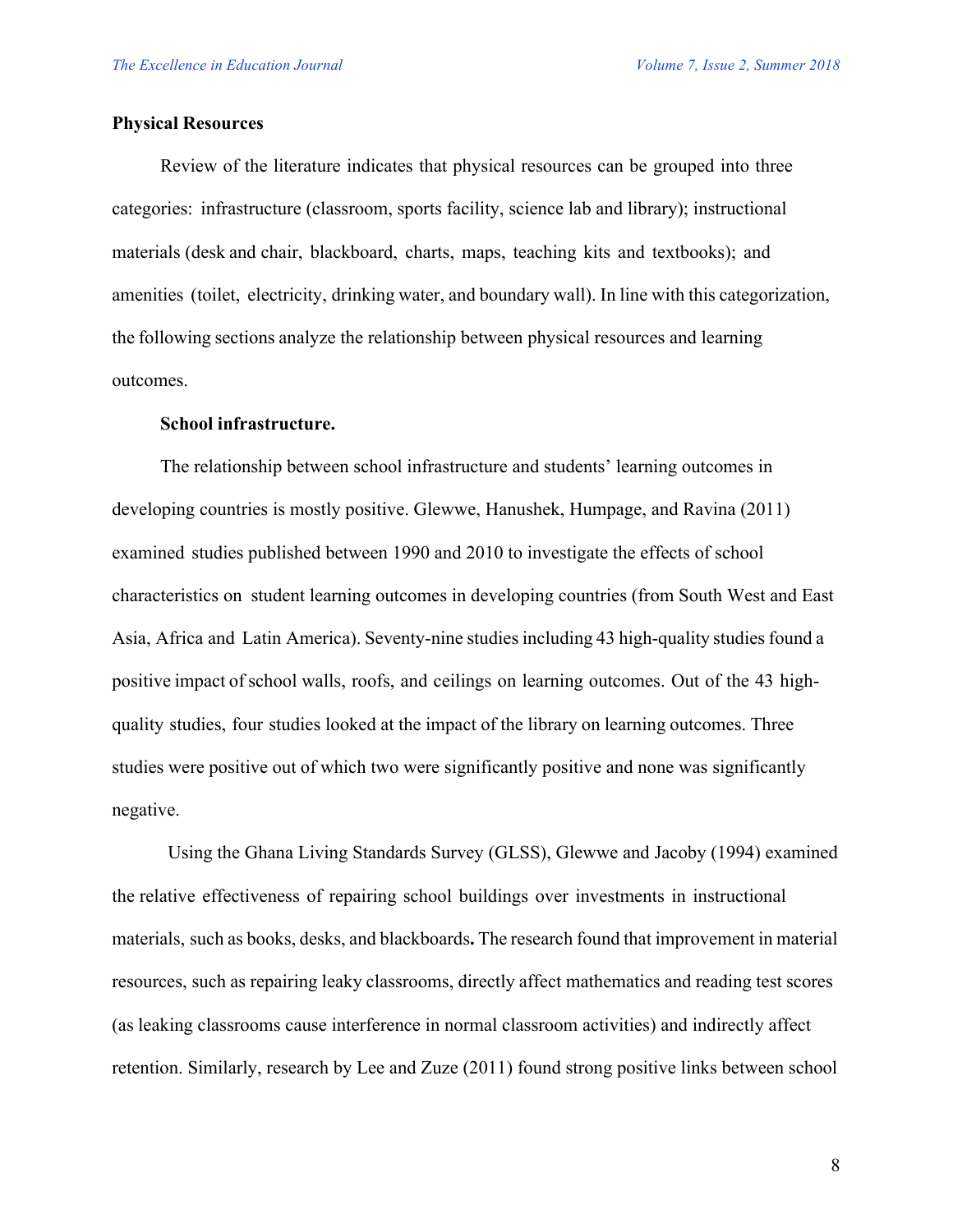resources (an index created from all three categories of physical resources: infrastructure, instructional material, and amenities) and learning outcomes of grade six students in four sub-Saharan African countries: Namibia, Botswana, Malawi, and Uganda. The research concludes that the effects of resources on reading and mathematics test scores were larger in some countries than others.

In contrast, in a cross-national study of 13 Latin American countries, Willms and Somers (2001) found little evidence of positive effects of school infrastructure (library, laboratory, gym, art classroom, computer room) on language and mathematics test scores of third and fourth-grade students. Both of these studies used similar statistical methods (hierarchical linear model), created an index of various school resources, and observed data from more than one country. However, their results are contradictory. One potential explanation is that in Latin American countries schools have high levels of resources (Glewwe, Grosh, Jacoby, & Lockheed, 1995) which may have reduced the impact of resources on achievement. In contrast, in Sub-Saharan African countries, even the most basic resources are missing (Lee & Zuze, 2011) and hence the availability of bare- minimum resources may have a positive impact on learning outcomes.

#### **Instructional materials.**

The second category of physical resources is the availability of instructional materials (desks, chairs, blackboards, and textbooks). The relationship between school instructional materials and learning outcomesin developing countriesis mostly positive. In a meta-analysis of 37 developing countries, Glewwe, Hanushek, Humpage, and Ravina (2011) shortlisted five highquality studies that looked at the impact of desks, tables, and chairs on students' achievement. The findings of all five studies are positive and two of them are significantly positive. Similarly, findings for blackboards are positive in three studies and significantly positive in one study. This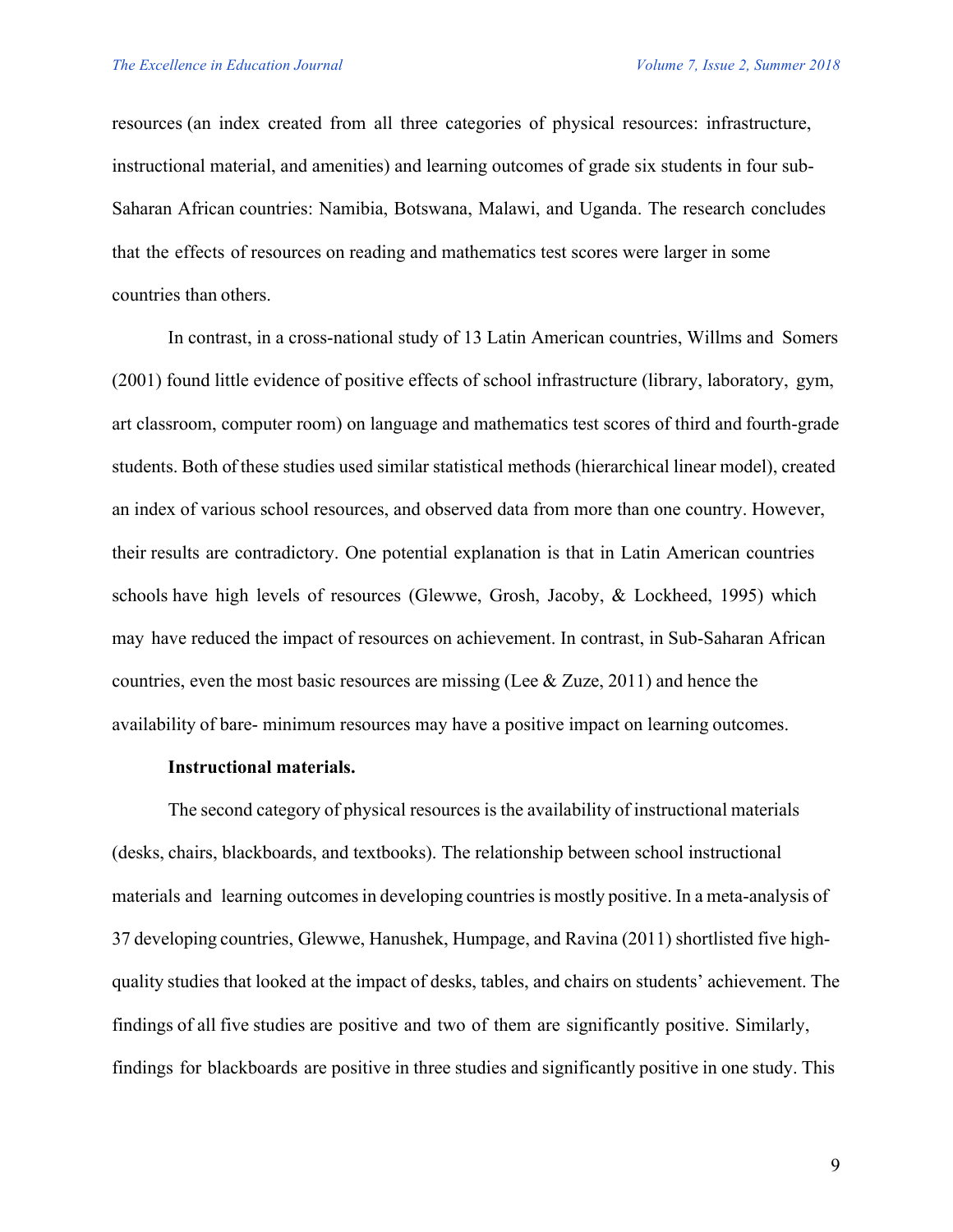finding is consistent with that of Glewwe and Jacoby's (1994) research in Ghana that found out that blackboards have a statistically significant impact on both math and reading test scores of students in secondary schools.

Similarly, in a cross-national study of 13 Latin American countries, Wilms and Somers (2001) found significant positive effects of instructional materials (blackboards, calculators, and maps etc.) on language scores of third and fourth-grade students. Their research indicates that an increase of five items in instructional materials is associated with an increase in language scores by about ten points. The findings of this study are consistent with that of Aslam (2003) who found that in Lahore, Pakistan school facilities have a consistent and significantly positive impact on the reading skills of  $8<sup>th</sup>$  grade students. Similarly, using the 1990 Jamaican Survey of Living Conditions, Glewwe, Grosh, Jacoby and, Lockheed (1995) found that school facilities and instructional materials influence student achievement in primary schools. However, the study found that other variables measuring teaching practices are more often significantly related to student achievement than are physical and pedagogical variables. Nevertheless, the authors contend that it may be due to the fact that Jamaican schools have high levels of school inputs that reduced the impact of physical resources on achievement.

In contrast, a household survey carried out by Lloyd (2000) to explore the relationship between school quality and educational outcomes in Kenya, found a low correlation between the facilities index and the average percentage of students scoring a passing grade on the Kenyan Certificate of Primary Education (KCPE) examination. In short, the evidence is mostly positive with regard to the association between instruction materials and learning outcomes.

#### **Amenities.**

This is the third categorization of physical resources. Availability of basic amenities such as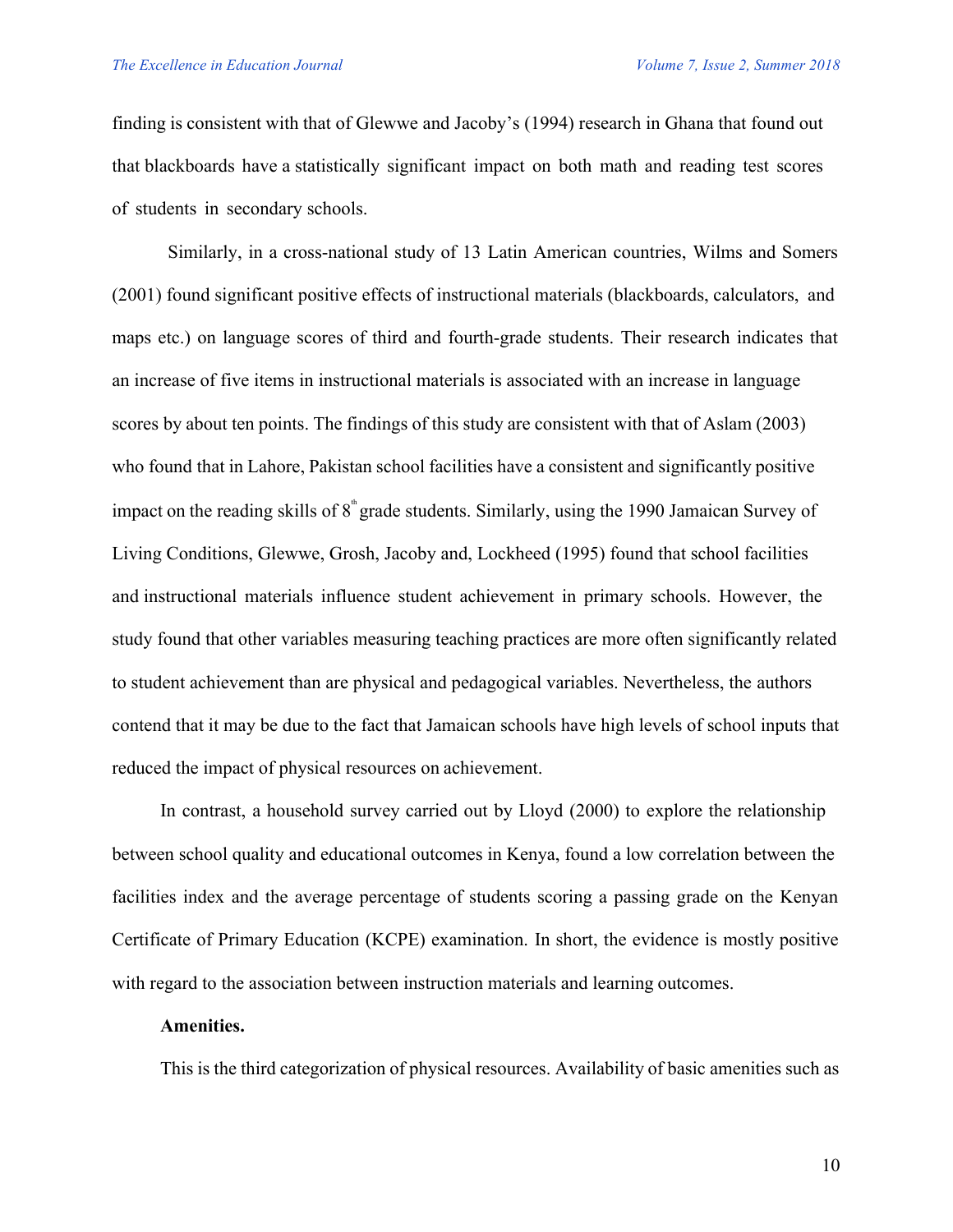toilets, electricity, and drinking water is important to attract students to schools, retain them and improve their performance. Lee, Zuze and Ross's (2005) research in 14 Sub-Saharan African countries found a strong positive relationship between an index of amenities and infrastructure and reading test scores of grade six students, a finding consistent with that of Lee and Zuze (2011) in four sub- Saharan African countries.

Electricity is one of the major amenities in schools especially in countries where the weather is hot and humid for the most part of the year. Children sitting in overcrowded classrooms without electricity fail to focus on what is being taught in the classroom. However, the evidence on the impact of electricity on learning outcomes is mixed. Although the studies conducted by Lee et al. (2005) and Lee and, Zuze (2011) found a positive impact of electricity on test scores, the meta-analysis of 37 developing countries by Glewwe et al. (2011) found no evidence that electricity has a significant positive impact on students' achievement.

The toilet is another such crucial resource that has been frequently analyzed. Suryadarma et al. (2006) investigated the correlation between the performance of public primary schools in Indonesia. Using OLS regression on a nationally representative sample of fourth graders, the study found that students in schools with at least one functioning toilet had higher levels of performance in mathematics than those in schools with no toilet. The effect was significant for girls but not for boys. The finding is consistent with that of Asadullah (2005), who argued that availability of toilets is particularly important in increasing enrollment and attainment in Bangladesh.

To sum up, the studies indicate that the existence of basic school infrastructure such as school boundary walls, roofs, and classrooms as well as regular repair and maintenance of the infrastructure has a statistically significant impact on students' learning outcomes. With regard to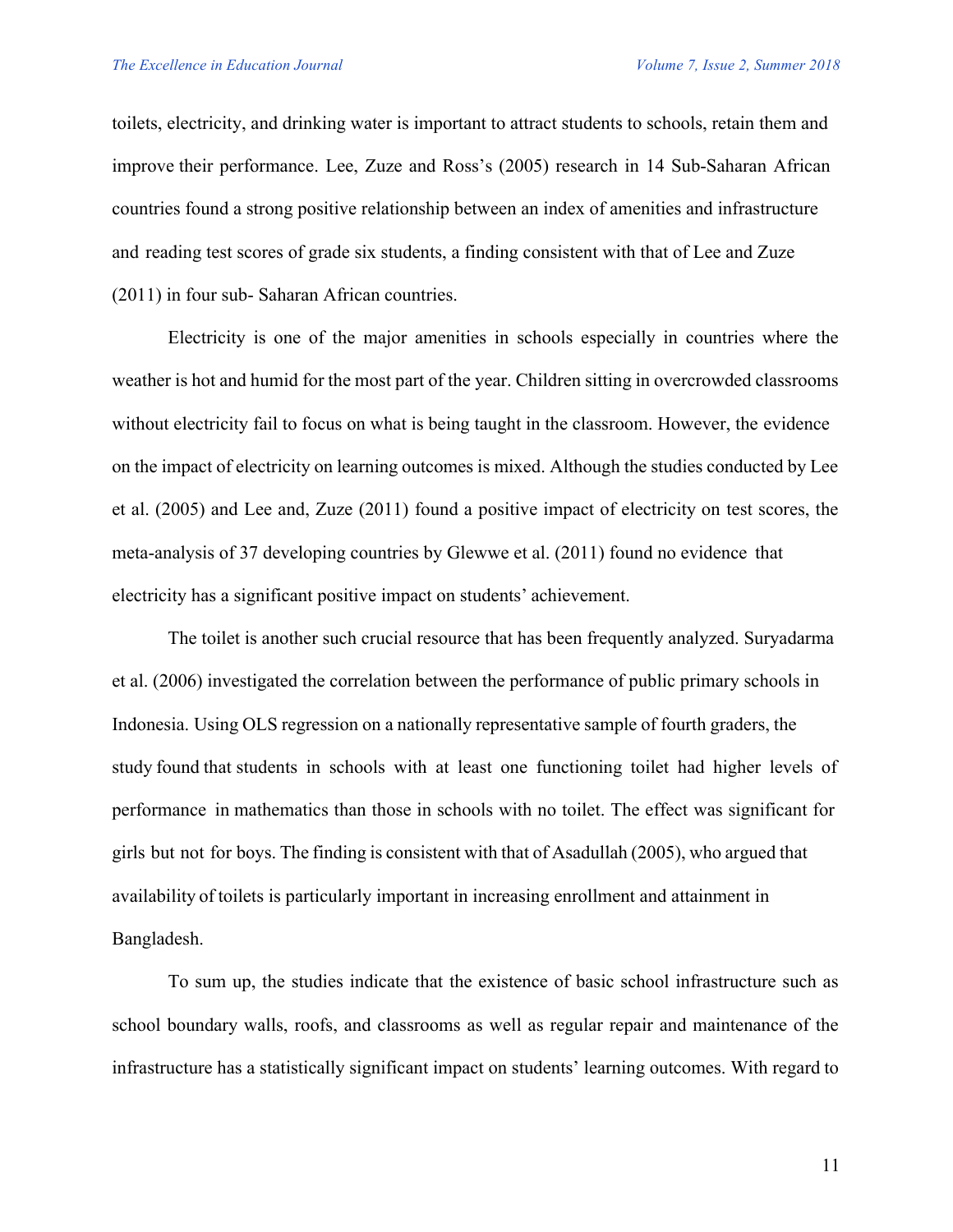the impact of instructional material such as desks, chairs, blackboards, and textbooks, most of the researchers agree that availability of instructional materials has an impact on students' learning outcomes. Similarly, researchers found a positive relationship between an index of amenities and learning outcomes.

## **Teachers**

Evidence on the impact of teachers' quality (educational level, experience, and training) on student achievement is inconclusive. Regarding teachers' experience, studies from fourteen Sub-Saharan African countries and India, Iran, and Malaysia found that teachers' experience is strongly and positively associated with students' learning outcomes (Heyneman & Loxley, 2005; Lee & Zuze 2011; Lee, Zuze & Ross 2005). In contrast, studies from Ghana, Latin America, and Mexico indicate that teachers experience is not associated with students' learning outcomes (Glewwe & Jacoby 1994; Luschei 2012; Willms & Somers 2001). Regarding teacher's training, the findings are mostly positive in countries like Israel and Latin America and negative in India. Angrist, Joshua, and Lavy (2001) examined the effect of in-service teacher training on achievement in Jerusalem. Using differences-in-differences regression and matching estimates, the research found that teacher training provided a cost-effective means of increasing reading and math test scores. The authors suggest that teacher training may provide a less expensive strategy for raising test scores than reducing class size or adding school hours. Similarly, in a cross-national study of 13 Latin American countries, Willms and Somers (2001) found significant and positive effects of teacher training on grade three and four students' language and math test scores. In contrast, Suryadarma et al.'s (2006) research in Indonesia found that the proportion of teachers with pre-service training does not have a significant impact on students' achievement.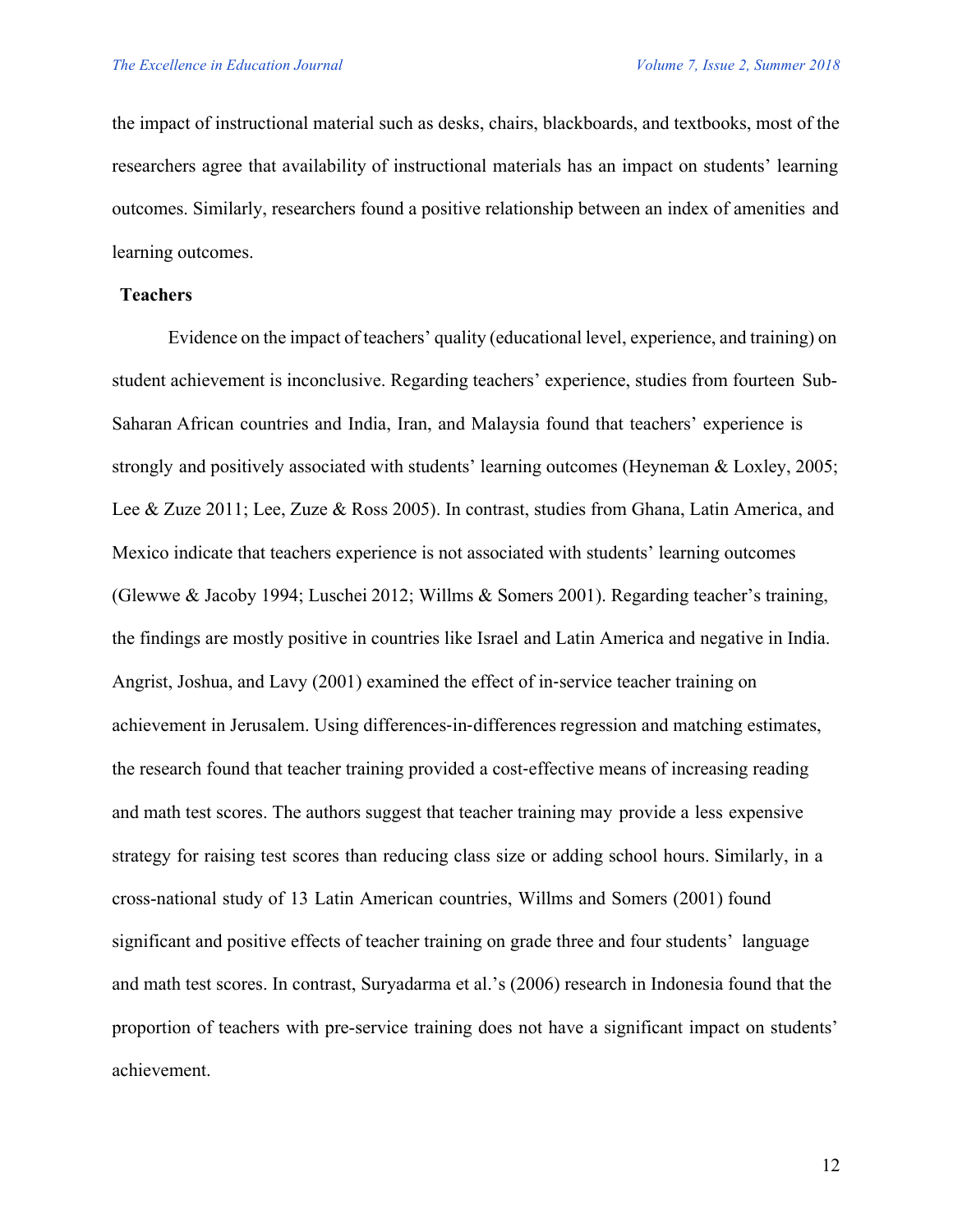Regarding teachers' education, the findings are inconclusive. Santibanez (2002) found that students of teachers with advanced degrees had greater achievement gains in both primary and secondary schools in Mexico City. This finding is consistent with that of Heyneman and Loxley (1983) in India and Lee and Zuze (2011) in Sub-Saharan African countries. However, in their study of rural northeast Brazil, Ralph Harbison and Eric Hanushek (1992) found that teachers' education levels were not systematically related to student performance on standardized tests.

In short, the findings on the effects of teachers' quality are contradictory, which can be attributed to various statistical approaches, e.g., differences in research methods, differences in level of aggregation, relevant control and omitted variables, functional form of equation, type of data (longitudinal versus cross-sectional), difference in political climate of the country, quality of training, or availability of school resources.

#### **School Characteristics**

School characteristics focus on how schools are organized such as school size, school location, pupil-teacher ratio, single or multi-grade teaching, school fee and school shifts (same school resources are utilized by various students at different times of a day) (Glewwe et al. 2011; Lee & Zuze, 2011). This paper review two variables due to the nature of research question and availability of data. These variables are school location and pupil-teacher ratio.

## **Urban/Rural locations.**

Evidence suggests that the urban/rural location influences learning outcomes. This finding may be in part due to the inferior physical resources of school (buildings, instructional resources, facilities) and teachers' quality (level of schooling, experience, and training). For example, Zhang (2006) investigated factors underlying the learning disadvantage of rural primary school students in fourteen Sub-Saharan African countries. Using data from the 2000-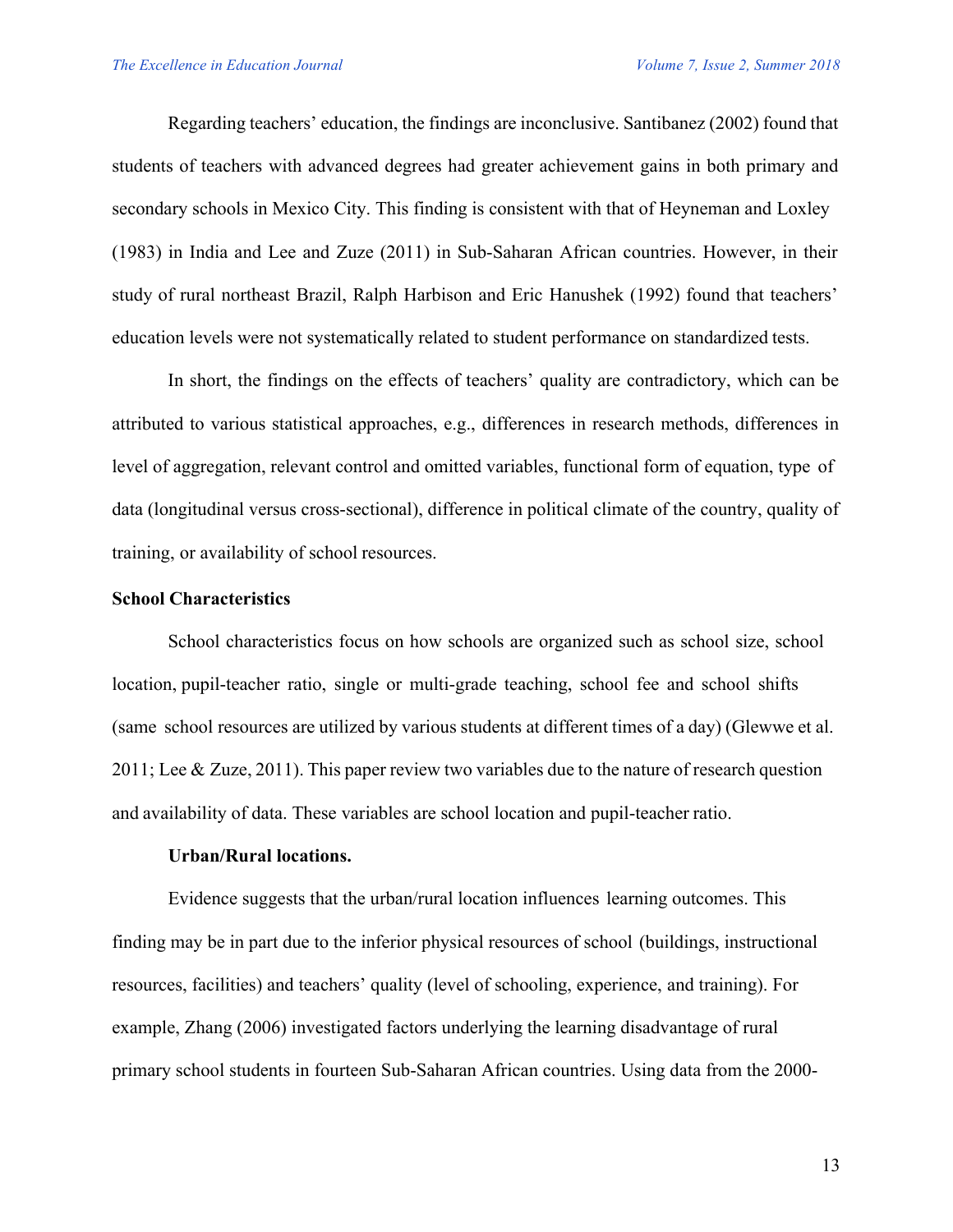2002 Southern and Western Africa Consortiums for Monitoring Educational Quality (SACMEQ II) reading assessments, the research found that students in rural areas score far below in reading than the children in urban areas. Among the reasons put forward for the variation in performance is fewer and inferior quality physical resources in rural schools as compared to urban schools.

Another reason why students from rural areas lag behind in their learning outcomes compared with their urban counterparts is teacher quality differences across rural and urban schools. Studies both in developed and developing countries indicate that the difference in teachers' quality is due to the difficulties in recruiting qualified teachers to work in remote rural schools. Teachers avoid working in rural areas for many reasons including isolation, poor living facilities, limited school resources, and even safety concerns. Luschei, (2012) in his analysis of two Mexican states, found that student achievement is significantly lower in rural areas as compared to those living in urban areas. He found that more experienced teachers and higher ability teachers are concentrated in urban schools whereas less qualified and less experienced teachers are employed in rural areas. Rural teachers are also highly mobile and "pay their dues" to get transferred to schools located in better areas.

#### **Pupil-Teacher ratio (PTR).**

The effect of class size on student achievement has conflicting results in developing countries. In a study of school choice in Pakistan, Alderman, Orazem, and Paterno (2001) found that large pupil-teacher ratios in public schools have a negative impact on student achievement especially language skills. Similarly, research in Indonesia by Suryadarma et al. (2006) shows that a class size below or above an average fourth-grade class size (25 children) has a negative impact on student performance in math and dictation. The authors conclude that very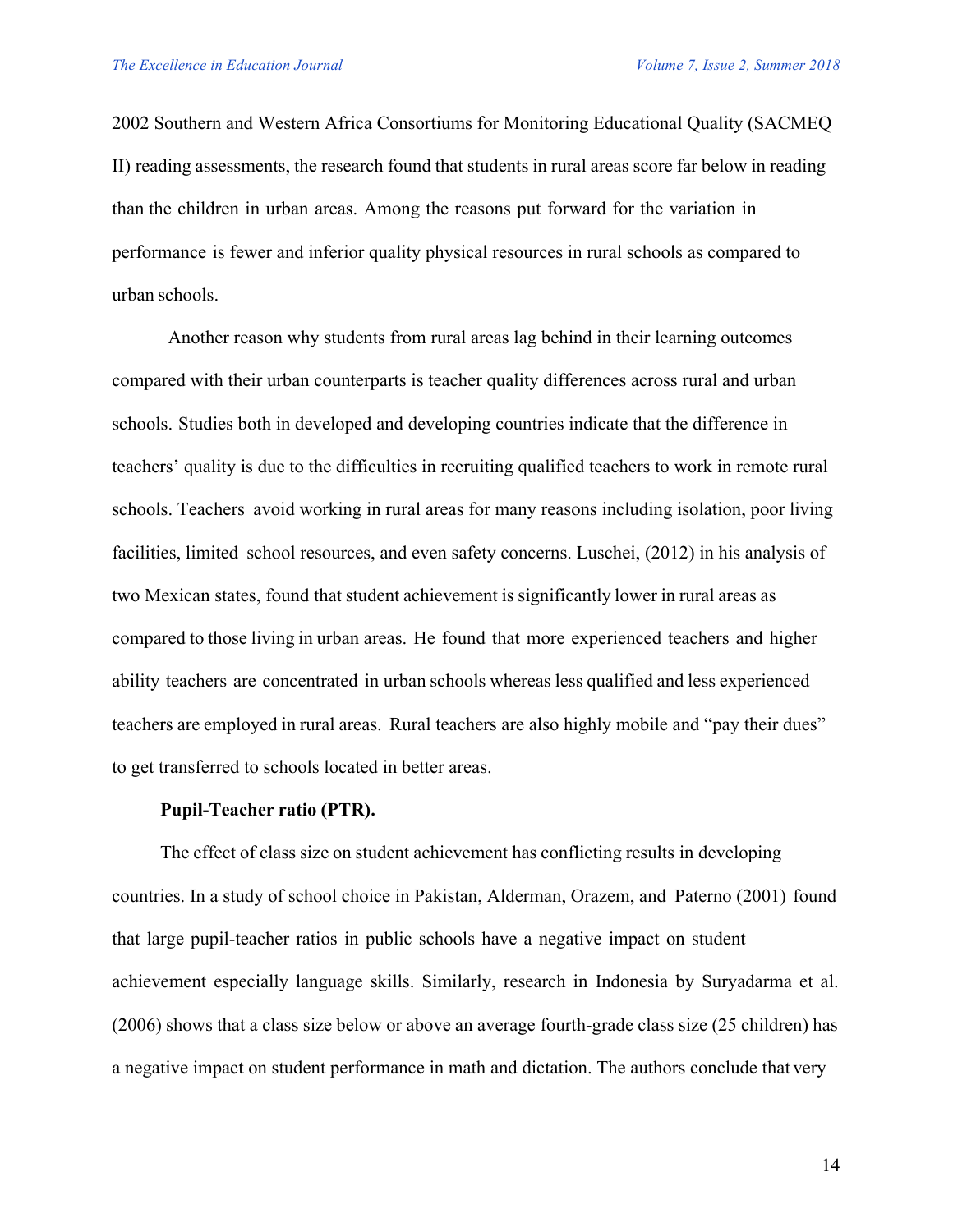small or very large class sizes are detrimental to students' performance and that the optimal size shall be in between the two class sizes. Case and Deaton (1999) analyzed five data sources to examine the relationship between pupil-teacher ratios and school outcomes amongst blacks and whites in South Africa. The study found that a higher pupil-teacher ratio had a negative effect on the mathematics score but a positive and insignificant effect on literacy. They also found that among whites the pupil-teacher ratio had a positive, but insignificant, effect on both tests. Similarly, in a cross-national study of 13 Latin American countries, Willms and Somers (2001) found significant positive effects of PTR on grade three and four students' language and math test scores. However, the effect was very small. The study shows that a decrease in the class size of 10 students is associated with an increase in achievement of about five points on mathematics and language test.

In contrast, Lee and Zuze (2011), in their analysis of students' achievement and school resources in four sub-Saharan countries, found that class size had no impact on grade six students' achievement in reading and mathematics. In a randomized trial in Western Kenya, Duflo, Dupas, and Michael Kremer (2009) found that a reduction in class size (from 82 to 43 students on average) without any other changes in school organization (such as training of school council) had a small and insignificant impact on the increase in test scores. Similarly, a review of studies on developing countries reported mixed results on the effects of class size (Glewwe et al. 2011). In their analysis, five studies found a significantly negative impact of class size on student achievement while three studies found a significantly positive impact of class size on student achievement. The differences in the results of these studies may be due to differences in the distribution of class size, as had been suggested by Suryadarma et al. (2006), that both very small and very large class sizes can have a negative relationship with schooling outcomes.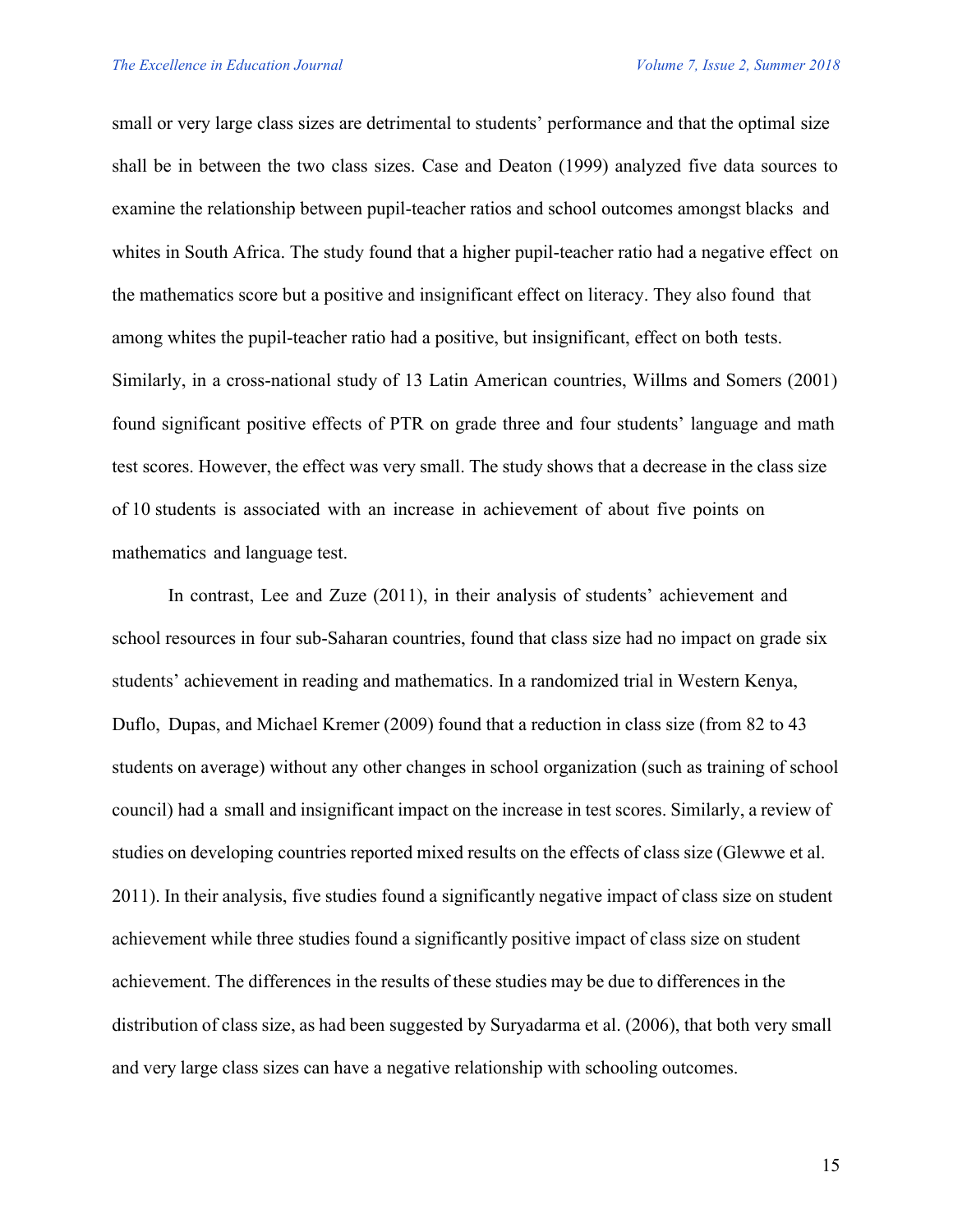In sum, the studies indicate that the location of school influences learning outcomes either because of lack of physical resources and lower teachers' quality in rural schools as compared to urban schools. However, with regards to PTR, the findings are inconclusive.

#### **Research Question, Data, and Variables**

Two data sources were used to address the research question: What school factors are associated with learning outcomes? These sources were: a) Education Management Information System (EMIS) obtained from the Ministry of Elementary and Secondary Education, Government of KP; and b) the Annual Status of Education Reports (ASER), which is available online, and is an NGO- sponsored, large-scale national household survey about the quality of education in rural and some urban areas of Pakistan.

The three dependent variables are the rate of proficiency in reading Urdu, reading English, and basic mathematics. The independent variables included in the analyses of learning are school location (urban/rural), amenities, medium of instruction, teachers' attendance, academic and professional qualification, school size, PTR (Kindergarten/kachi-grade 2), PTR (grades 3-5), multigrade schools and, school gender. The school facilities measured in 2012 were used to predict learning outcomes in the same year.

The ASER assessment measured children's literacy and numeracy skills at five proficiency levels. These levels are a) reading beginner/ cannot read; b) reading letters; c) reading words; d) reading a sentence; and e) reading a story. Similarly, numeracy skills have been measured at five proficiency levels: a) math beginner /cannot recognize digits; b) recognizes digits from 1-9; c) recognizes digits from 11-99; d) two-digits subtraction; and e) three-digit division. However, for this study, two lower-levels of proficiencies have been grouped into one. In particular, in the case of reading Urdu, two levels (reading a letter or word) have been grouped into a category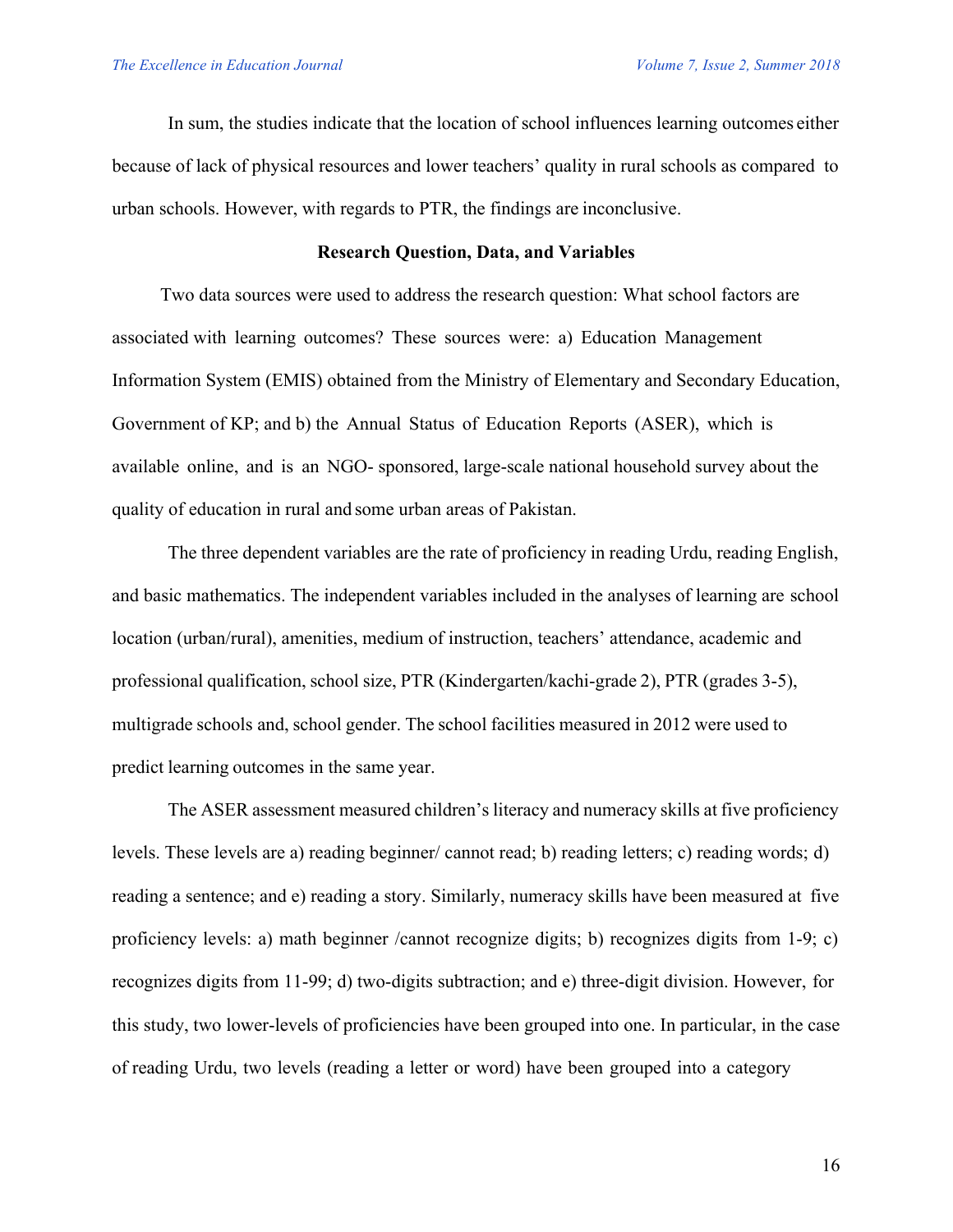'reading words or less.' Similarly, for mathematics, recognizing digits from 1-9 and 1-99 have been combined into one category, i.e., recognizes digits from 1-99.

Analyses of the rates of proficiency at each of the four proficiency levels in each subject area (Urdu, English, and Mathematics) have been conducted. However, the results of only the third proficiency levels (reading sentence in Urdu, reading words in English, and performing two-digit subtraction) are discussed in this paper to maintain uniformity across various analyses, and because the results were meaningful and statistically significant. Consequently, the research question has been divided into three parts: What school factors are associated with a) reading sentences in Urdu b) reading words in English, and c) performing two-digit subtraction? Accordingly, three dependent variables (reading Urdu sentences, reading English words, and mathematics) are constructed. The variable Read-Urdu-Sentence 'RDURDSNT' is constructed to determine the percentage of children who can read a sentence in Urdu. It is an interval level variable having values: 0 to 100. The second variable, Read-English-Word 'RDENGWRD', is constructed to determine the percentage of children able to read a word in English. Finally, the third variable, MATH, is constructed to determine the percentage of children able to do two-digit subtraction.

Guided by the literature, the independent variables were classified into physical resources, teachers, and school characteristics. The category 'physical resources' was comprised of independent variables such as the number of classrooms, number of desks and chairs, and amenities. However, due to insufficient and incorrect EMIS data in the first two categories, these variables were dropped, and the variable 'amenities' was selected for the analysis.

The second category, 'teachers', consisted of variables such as number of teachers, teachers' attendance, and academic and professional qualifications. The first variable, number of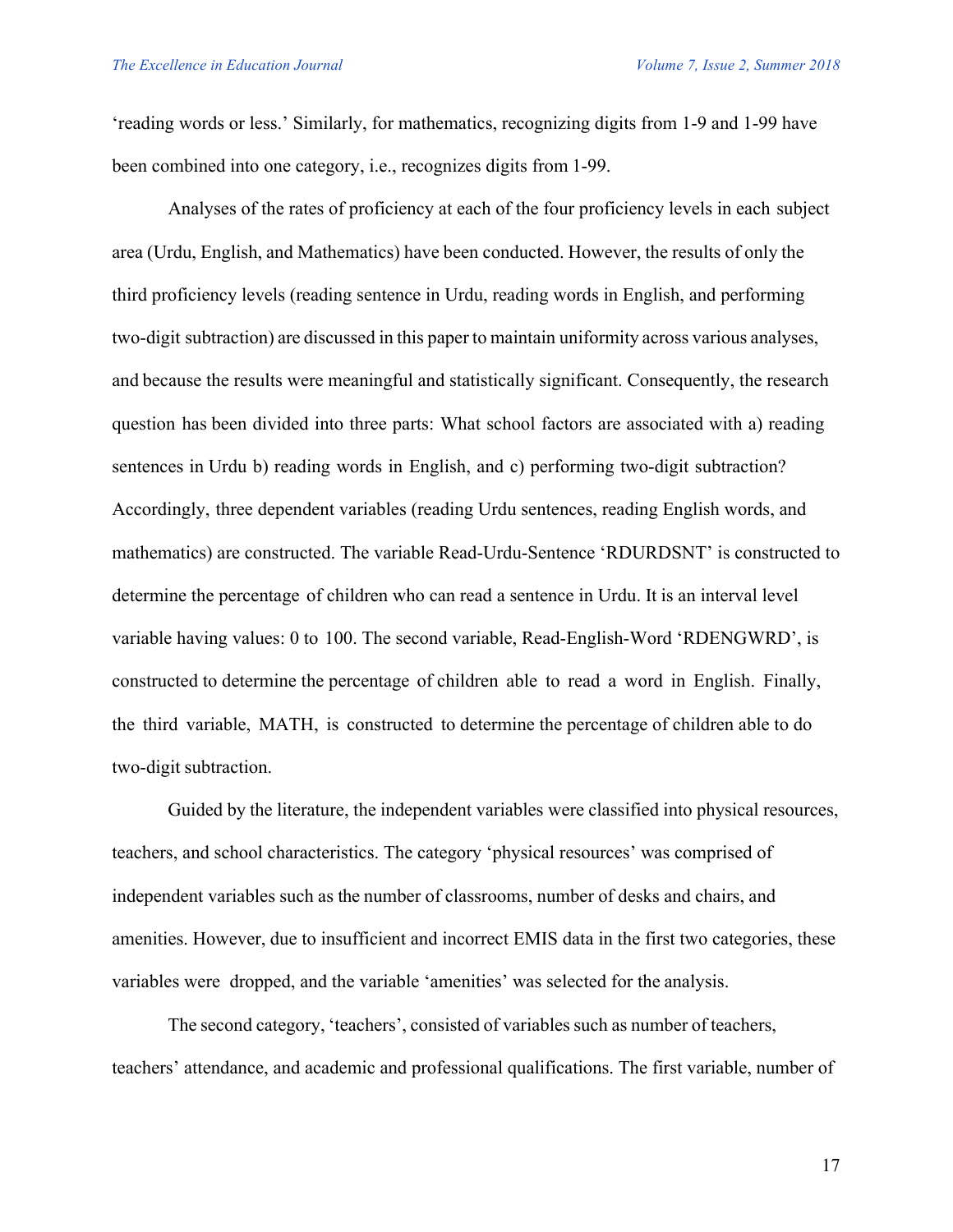teachers, was transformed into a variable 'multigrade' to assess whether a teacher teaches two or more grades at the same time in a classroom. With regards to the second variable, teachers' attendance, a dummy variable was constructed based on the hypothesis that educational outcomes are better in schools where teachers' attendance is greater than 90 percent in comparison to those schools where attendance is less than 90 percent. The third variable, teachers' academic qualifications, indicate whether the teacher has a Matriculation degree (completion of grade 10) and a high school degree. The fourth variable, teachers' professional qualifications, indicates whether the teacher has a Primary Teaching Certificate (PTC) and Certificate in Teaching  $(CT)^1$ . The final category, 'school characteristics', is comprised of variables such as school location, medium of instruction, school size, student-teacher ratio and school gender.

Resultantly, the set of independent variables comprised of amenities, multigrade schools, school location (urban/rural), medium of instruction, school size, PTR (Kindergarten/kachigrade 2), PTR (grades 3-5), teachers' attendance, teachers' academic and professional qualification and, school gender. The first variable, amenities*,* was constructed by adding five basic items in a school: electricity, drinking water, boundary wall, toilets, and usable toilets. An ordinal variable was constructed, which had values from 0–5 where 0 presents no amenities and 5 presents availability of all five amenities. The second variable, multigrade, determines whether a teacher teaches two or more grades at the same time in the same classroom or space. Multigrade is a dummy variable where 1 represents a multigrade school if a school has less than six teachers and 0 represents monograde schools if a school has more than six teachers.

<sup>1</sup> PTC is awarded after a one-year program on the basis of Secondary School Certificate, i.e., 10 years of school attendance. The award qualifies the holder to teach in a primary school. CT is awarded after a one- year program on the basis of Intermediate/Higher School Certificate examination. The award qualifies the holder to teach in middle schools (6th to 8th grades). (Qualifications Recognition, 2011)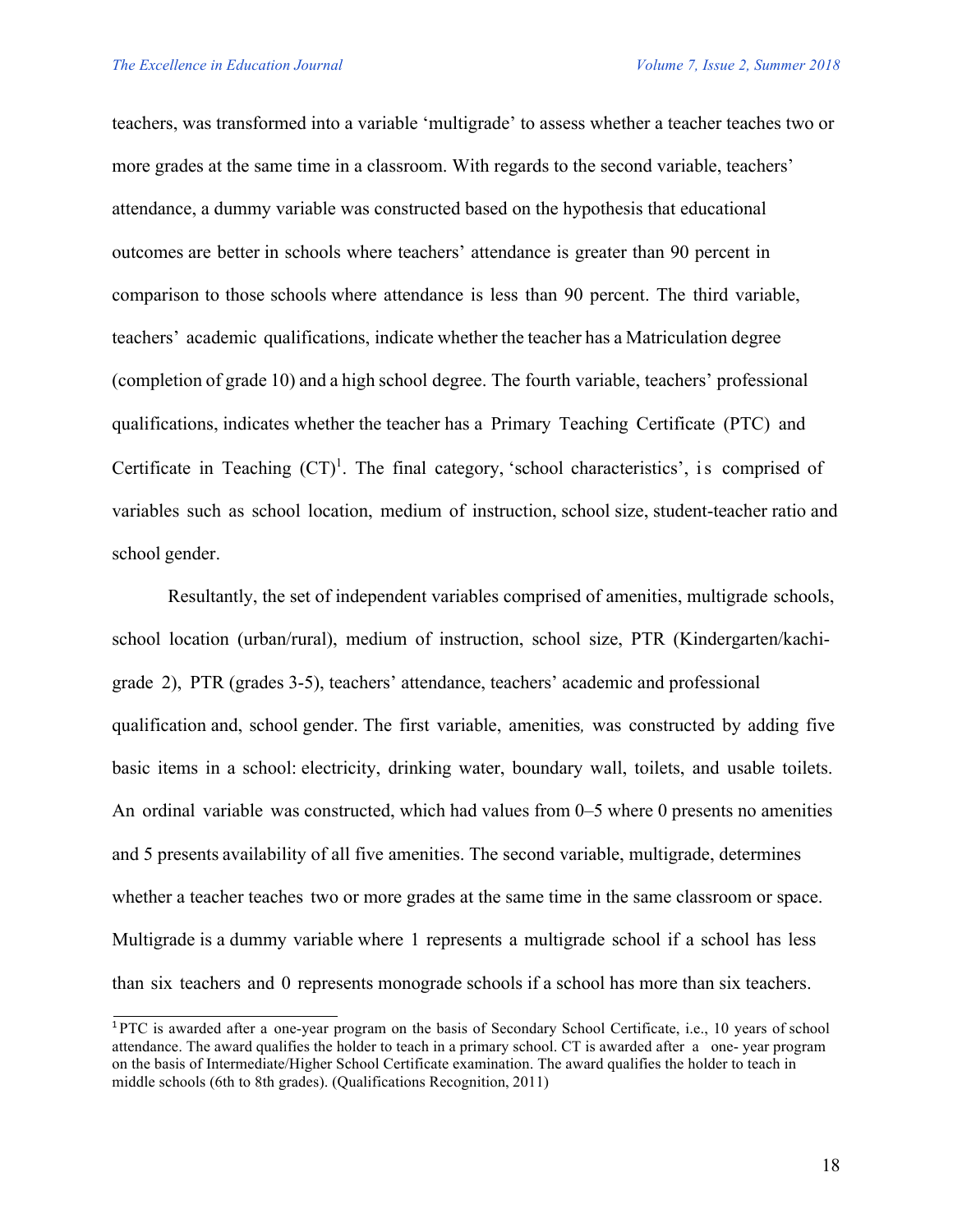The third variable, school location*,*has been coded into a dummy variable (0, 1) where 1 indicates urban schools and 0 indicates rural schools. The fourth variable, medium, indicates the medium of instruction in schools. A dummy variable (0, 1) was constructed where 1 represents the medium of instruction as Urdu or English, and 0 represents Pashto medium schools. The fifth variable, school size, is an interval level variable that has been constructed from the students' enrollment data 2012. The school enrollment variable was created by summing enrollments from Kindergarten/kachi to grade 5. School size had a moderate positive skew hence it was transformed into Log school size. Using quartile approach, the sample schools were grouped into small (less than 104 students), small-to-medium (104-194 students), medium (195-397 students) and large sized schools (greater than 398 students).

The sixth and seventh variables in this category, PTR*,* estimate class size. Two interval level variables have been constructed; one for early grades (Kindergarten/kachi–grade 2) and another for higher grades (grades 3–5). These variables are created in two steps. First, the school enrollment (Kindergarten/kachi– grade 2) variable was created by summing enrollments from Kindergarten/kachi to grade 2. Second, PTR (Kindergarten/kachi– grade 2) was computed as school enrollment (Kindergarten/kachi–grade 2)/number of teachers multiplied by 100. A similar method has been adopted for the interval level variable PTR (grades 3–5).

The variables under teachers' category consist of teachers' academic and professional qualification and attendance. The eighth variable, teachers' attendance, is a dummy variable that indicates percentage of teachers' (90% or more) present during the day of school visited by the surveyors of the ASER team. Hence, 1 represents teacher attendance greater than or equal to 90 percent, and 0 represents otherwise. The ninth variable, teachers' academic qualifications, represents officially mandated qualifications for teachers to teach in a primary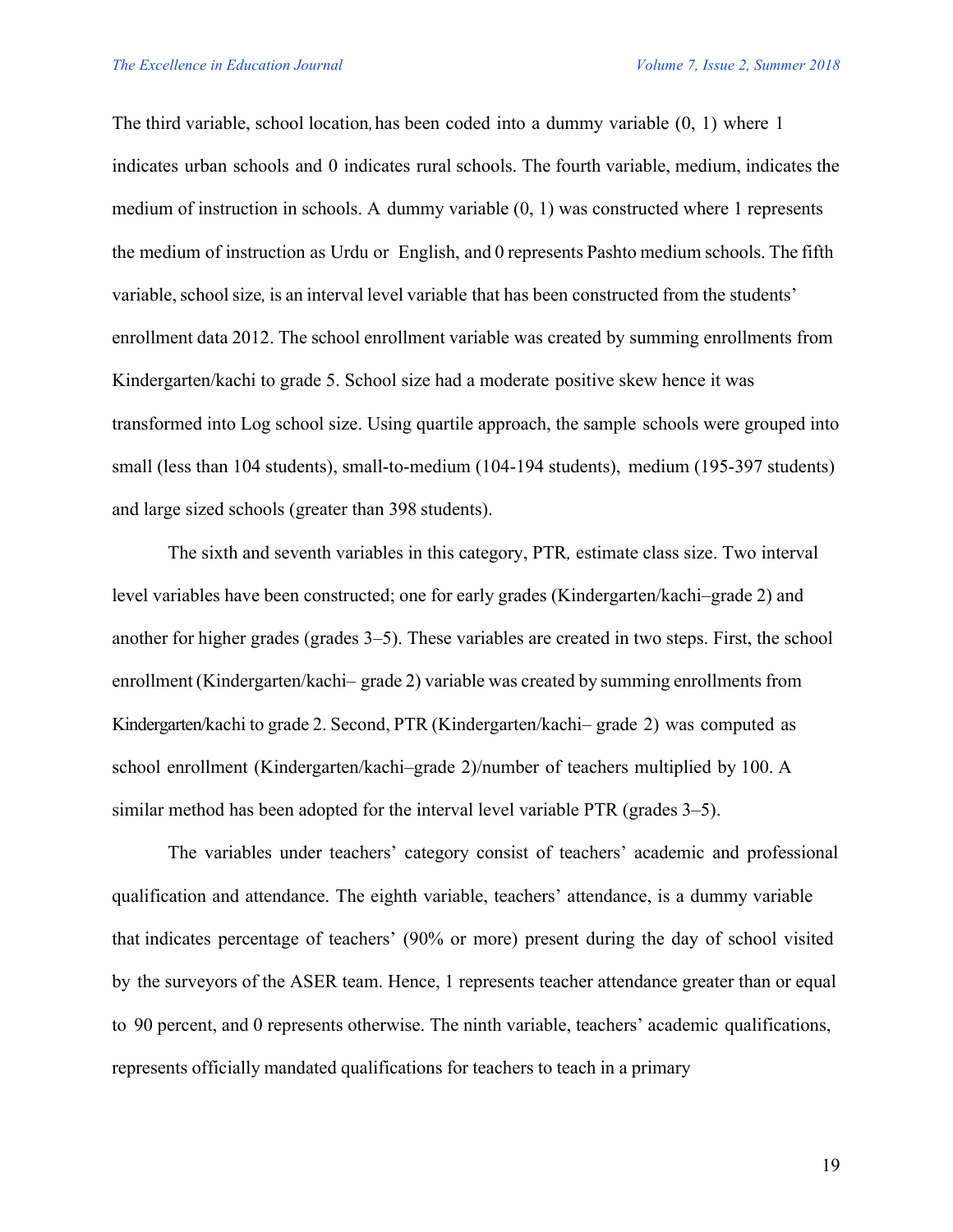(Kindergarten/kachi to grade 5) or middle (grades 6-8)school whereas a higher qualification is officially required for teachers to teach in high schools (grades 9-10) and college (grades 11-12). The tenth variable, teachers' professional qualification, is an interval level variable that determines percentage of teachers having professional qualifications as PTC and CT.

The last variable, school gender, has been constructed because officially in KP province the schools are strictly segregated and labeled as boys' and girls' schools only, which is accordingly reflected in the EMIS. However, during school visits, it was observed that in some boys' schools a significant number of girls were enrolled. The head masters explained that girls attend boys' schools when there are no girls' schools nearby or when the parents perceive that the quality or security of boys' schools is better than that of girls' schools. Given this reality, the researcher decided to create a third category of 'mixed schools' to observe the difference in educational outcomes across the three types of schools. Hence, a variable school gender was created having values from 1 to 3 where 1 indicates boys' schools, 2 represents girls' schools, and 3 refers to mixed schools (boys 'schools with girls enrolled in them).

To summarize, 13 independent variables were initially proposed for this study: school gender, school location, amenities, medium of instruction, school size, pupil-teacher ratio (Kindergarten/kachi– 2), pupil-teacher ratio (3–5), number of teachers, number of classrooms, number of desks and chairs, teachers' attendance, teachers' academic qualifications and professional qualifications. Out of these 13 variables, eleven variables were selected for analysis as explained in the following section.

#### **Methodology**

To answer the research question, "What school factors are related to learning outcomes?" the data from 361 schools were analyzed. Two data sources were used to examine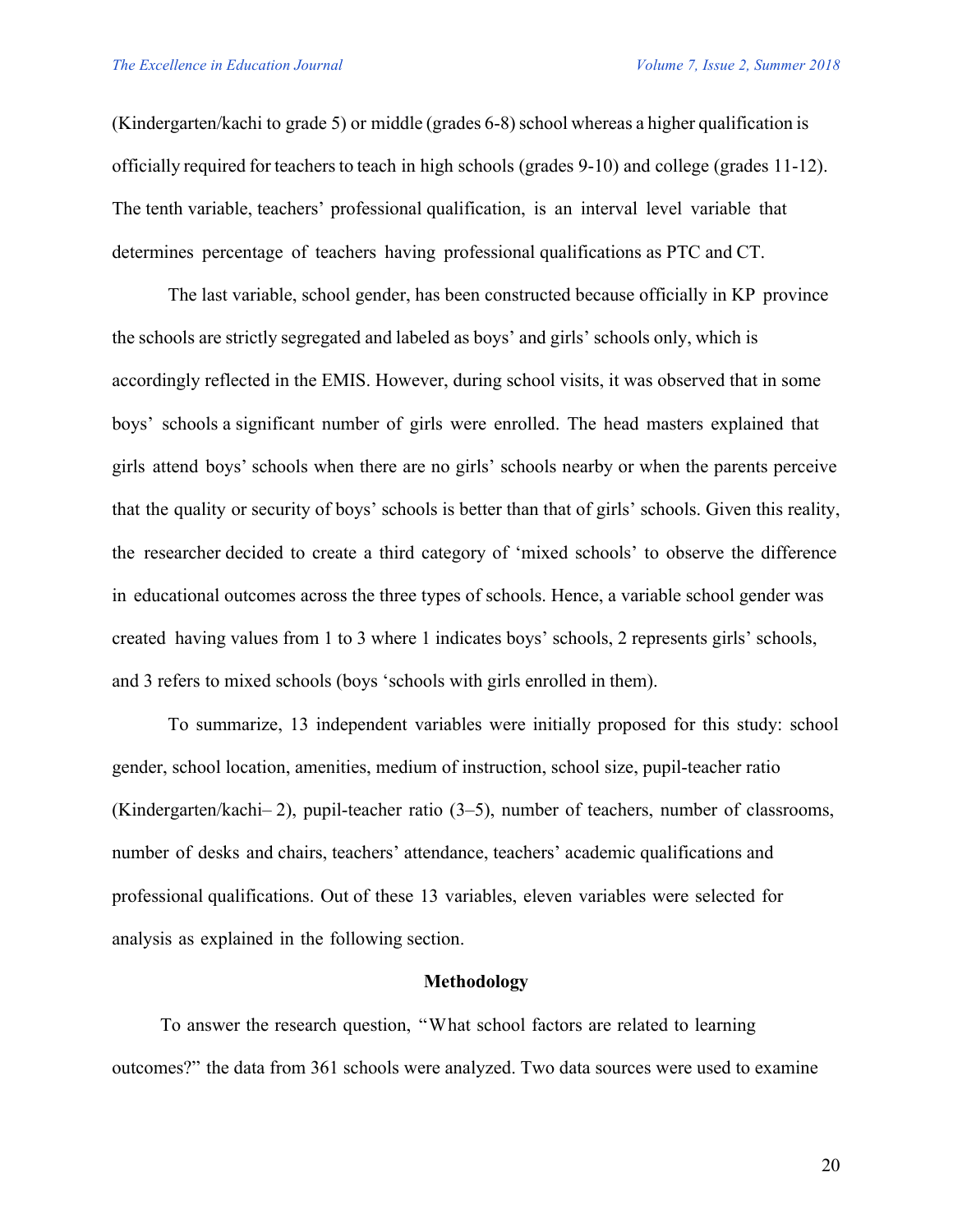this question: EMIS 2012 and ASER 2012. The two databases were integrated through a unique school code, which resulted in the specified number of schools. The school quality variables were retrieved from EMIS database while learning outcomes variables were used from the ASER 2012 database. A multiple linear regression analysis was conducted to assessthe relative influence of school resources on students' learning outcomes.

The hypothesized relationship between school quality and learning outcomes has been examined using the education production-function model, which argues that students' learning outcomes as the educational output are affected by various school-level factors, perceived as inputs. To better understand the impacts of various inputs on learning outcomes, it is helpful to model these complex relationships explicitly. Production functions for school-level factors and learning outcomes is presented in the following equation:

$$
LO = f(PHYRES, TEACHER, SCHORG, \eta)
$$
 (1)

LO stands for learning outcomes measured as the percentage of students achieved a given proficiency level in reading and mathematics. Consequently, separate models of three learning outcomes were constructed. The specific learning outcomes refer to the following abilities: Reading a story in Urdu, reading a sentence in English, and the ability to do two-digit subtraction. Production functions are derived as follows:

$$
RDURDUSTORYi = PHYRESi + TEACHERi + SCHORGi + ui \tag{2}
$$

$$
RDENGSNTi = PHYRESi + TEACHERi + SCHORGi + vi \tag{3}
$$

$$
MATHi = PHYRESi + TEACHERi + SCHORGi + wi \tag{4}
$$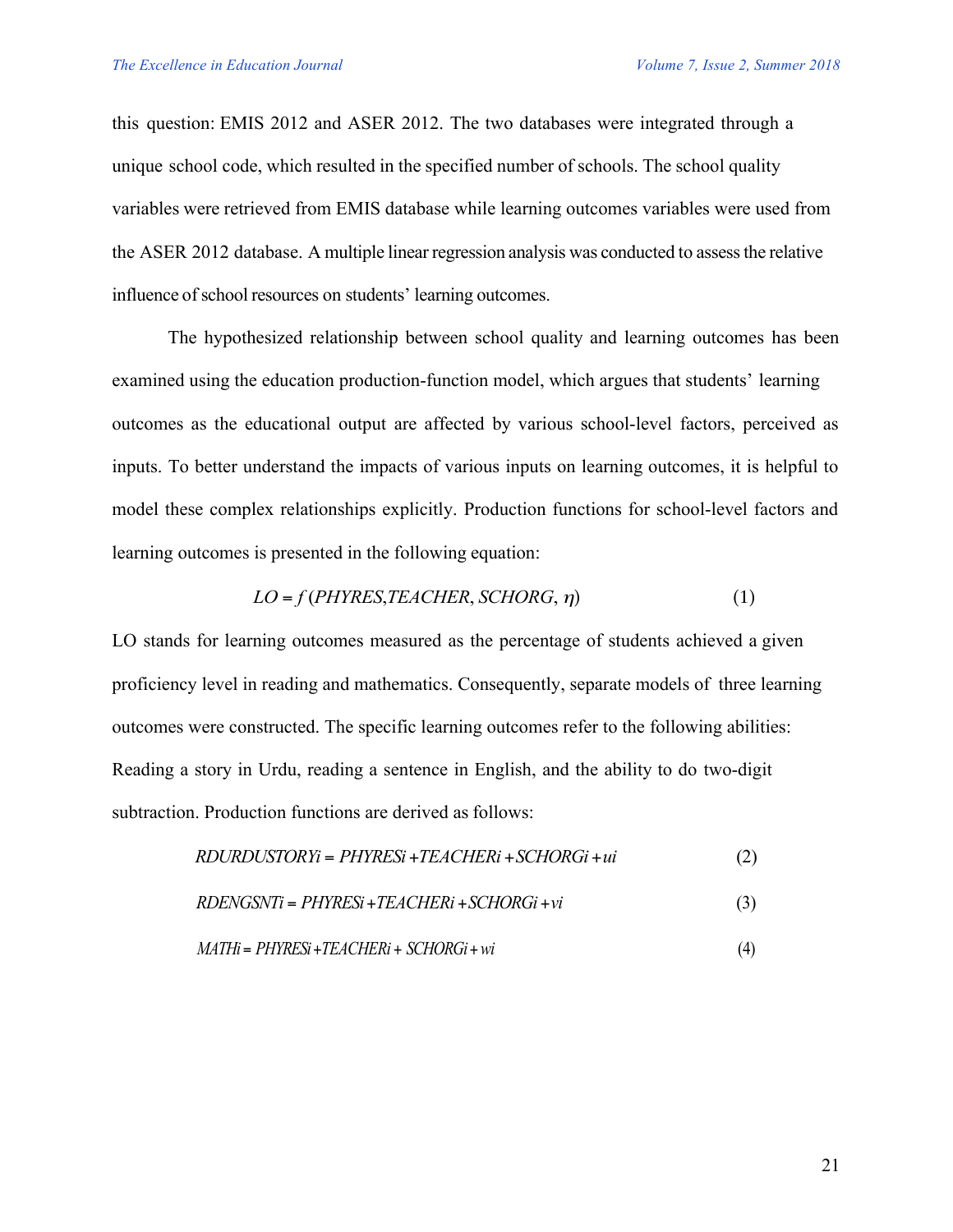where RDURDSTRY, RDENGSNT, and MATH refer to the percentage of children who can read a story in Urdu, read a sentence in English and do a two-digit subtraction. Subscripts "i" represent schools whereas u, v and w, are error terms. The estimation of equations 1, 2, 3 and 4 are for public primary schools only. Thus, learning outcomes for children enrolled in private or other types of schools are not considered in this study.

The variables PHYRES, TEACHER and, SCHCORG represent school physical resources, teachers and, school characteristics. School infrastructure, instructional materials, and amenities are physical resources (PHYRES) included in the production functions. However, the first two variables were eliminated during the analysis due to faulty data. Amongst the variables included in the category TEACHER are teachers' attendance and teachers' academic and professional qualifications. Variables included in the school organization (SCHORG) are school location, medium, school size, PTR (Kindergarten/kachi–grade 2), PTR (grades 3–5), school gender, and multigrade.

A multiple linear regression was used to address the research question. However, before running regressions, tests for linearity and normality were conducted to meet the regression assumptions. The scatter plots and histograms indicated that several of the independent variables required transformations. For example, the variable, school size, had a moderately positive skew. Hence, a log transformation was performed to make the distribution normal and a new variable "*Log School size*" was created (de Vaus, 2002). Similarly, the variable PTR was split into PTR at two levels (Kindergarten/kachi to grade 2 and grade 3 to grade 5) as the data analysis revealed that many children drop out of schools after grade 2. The second regression assumption, the absence of collinearity between the independent variables, was also tested. It was observed that all independentvariables had relatively low tolerance and the resulting Variance Inflation Factor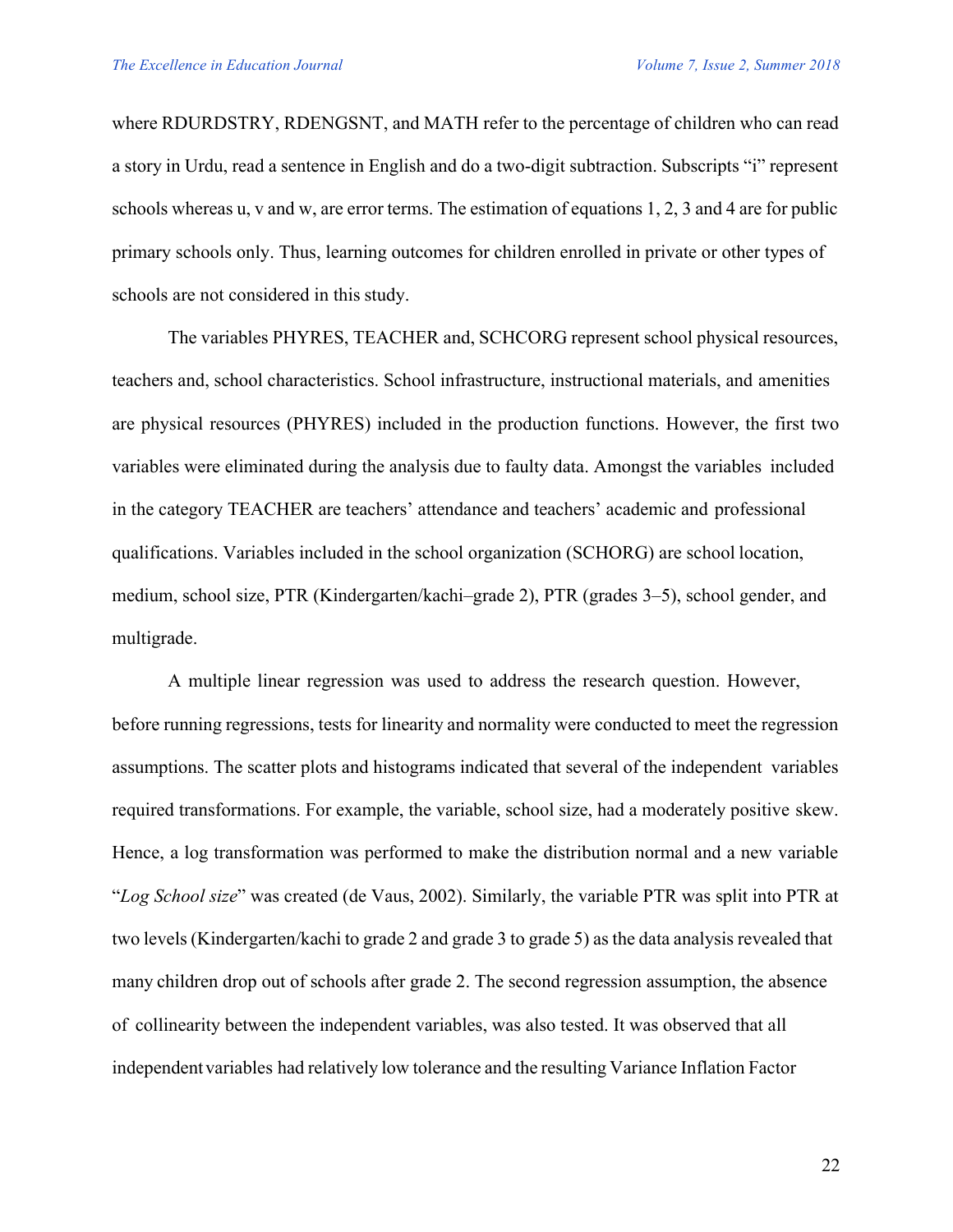(VIF) values did not exceed the cutoff value 5. As the coefficients of all the three proficiency levels were the same, the results of only one proficiency level, doing two-digit subtraction, has been presented in Table 1.

 $Coefficients<sup>a</sup>$ 

Table 1

*Collinearity Diagnostics (School Resources and Numeracy Skills)*

|                                                      | <b>Collinearity Statistics</b> |            |  |
|------------------------------------------------------|--------------------------------|------------|--|
| Variables                                            | Tolerance                      | <b>VIF</b> |  |
| <b>Rural School</b>                                  | .947                           | 1.057      |  |
| Medium of Instruction-Urdu                           | .869                           | 1.151      |  |
| Amenities                                            | .746                           | 1.341      |  |
| School Size (Log)                                    | .296                           | 3.377      |  |
| Pupil-Teacher Ratio (grades kachi-2)                 | .687                           | 1.457      |  |
| Pupil-Teacher Ratio (grades 3-5)                     | .558                           | 1.791      |  |
| Multi-Grade School                                   | .447                           | 2.237      |  |
| Teachers' Qualification (Matriculate & Intermediate) | .847                           | 1.180      |  |
| Teachers' Qualification (PTC & CT)                   | .947                           | 1.056      |  |
| Teachers' Attendance (≥90)                           | .812                           | 1.231      |  |
| Girls School                                         | .866                           | 1.155      |  |
| Mixed School                                         | .871                           | 1.148      |  |

a. Dependent Variable: Learning Proficiency - Mathematics

After these initial tests, the following variables were selected for the final analysis: school location (urban/rural), amenities, medium of instruction, school size, pupil-teacher ratio (Kindergarten/kachi– grade 2), pupil-teacher ratio (grades 3–5), multigrade schools, teachers' attendance, academic and professional qualifications and school gender (girls' only, boys' only, and mixed schools). The summary statistics of these eight school-quality variables are presented in Table 2.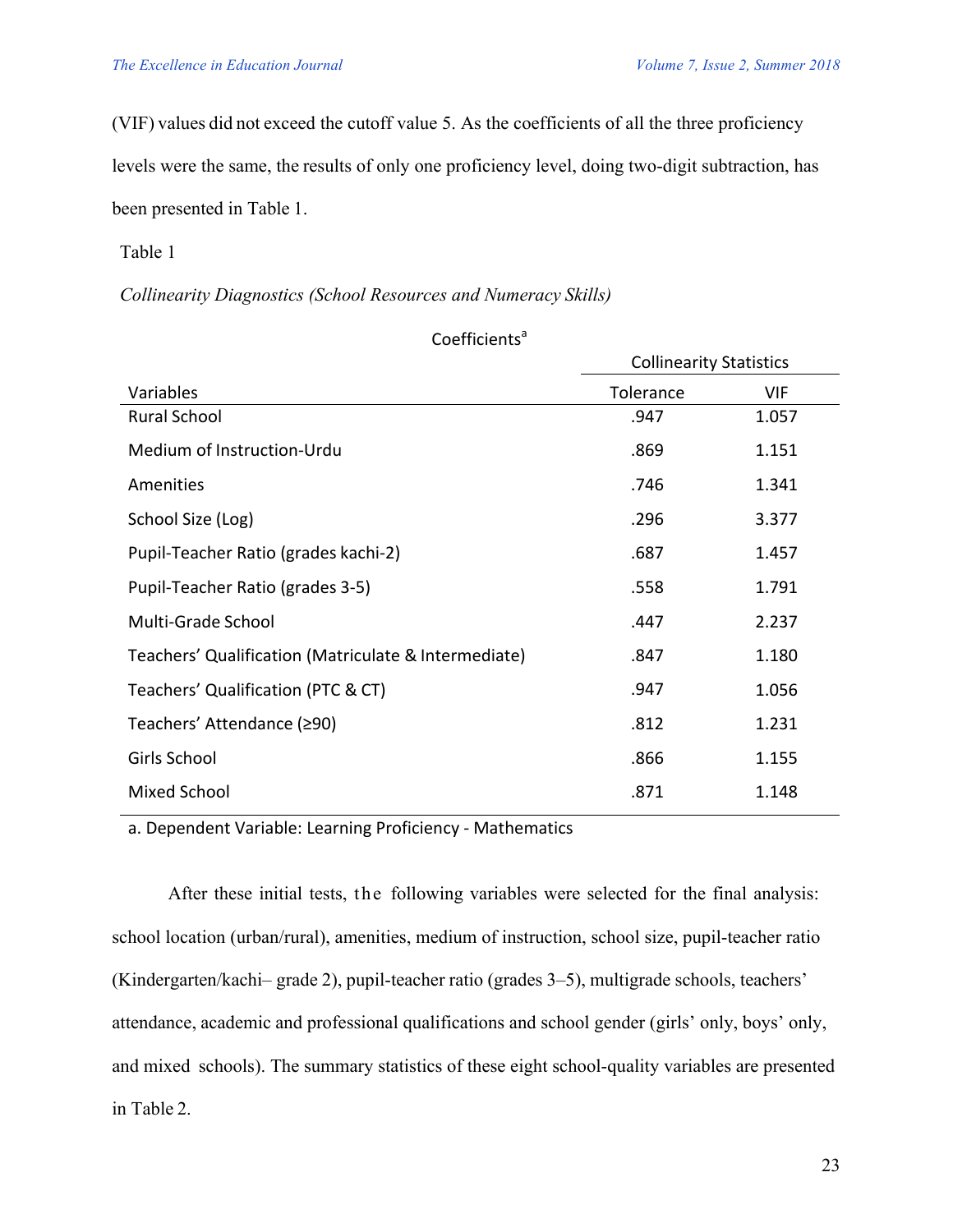## Table 2

## *Summary Statistics of Independent Variables*

| <b>Descriptive Statistics</b>                           |     |                  |                 |       |                |  |
|---------------------------------------------------------|-----|------------------|-----------------|-------|----------------|--|
| Variables                                               | N   |                  | Minimum Maximum | Mean  | Std. Deviation |  |
| Rural School                                            | 361 | $\boldsymbol{0}$ | 1               | 0.98  | 0.14           |  |
| Medium of Instruction-Urdu                              | 361 | $\boldsymbol{0}$ | $\mathbf{1}$    | 0.60  | 0.49           |  |
| Amenities                                               | 361 | $\boldsymbol{0}$ | 5               | 3.30  | 1.78           |  |
| School Size (Log)                                       | 361 | 1.15             | 2.97            | 2.18  | 0.33           |  |
| Pupil-Teacher Ratio (grades kachi-2)                    | 361 | 5                | 106             | 25.62 | 12.72          |  |
| Pupil-Teacher Ratio (grades 3-5)                        | 361 | $\boldsymbol{0}$ | 57              | 19.02 | 8.414          |  |
| Multi-Grade School                                      | 361 | $\boldsymbol{0}$ | $\mathbf{1}$    | 0.72  | 0.448          |  |
| Teachers' Qualification (Matriculate<br>& Intermediate) | 361 | $\boldsymbol{0}$ | 100             | 41.61 | 37.96          |  |
| Teachers' Qualification (PTC & CT)                      | 361 | $\boldsymbol{0}$ | 100             | 78.48 | 25.62          |  |
| Teachers' Attendance $(≥90)$                            | 361 | $\boldsymbol{0}$ | 100             | 84.59 | 28.56          |  |
| Girls School                                            | 361 | $\boldsymbol{0}$ | $\mathbf{1}$    | .12   | .321           |  |
| Mixed School                                            | 361 | $\boldsymbol{0}$ | $\mathbf{1}$    | .38   | .487           |  |
| Valid N (listwise)                                      | 361 |                  |                 |       |                |  |

To measure the strength of an association between dependent and independent variables, a bivariate correlation analysis was conducted. Table 3 makes clear that the bivariate effects of the school characteristics are largely in line with the expectations. Higher PTR in grades Kindergarten/kachi-2, grades 3-5, and large school size were found to have a significantly negative impact on children's ability to read a sentence in Urdu. Teachers' officially mandated academic qualifications were found to have a negative impact on children's English reading skills.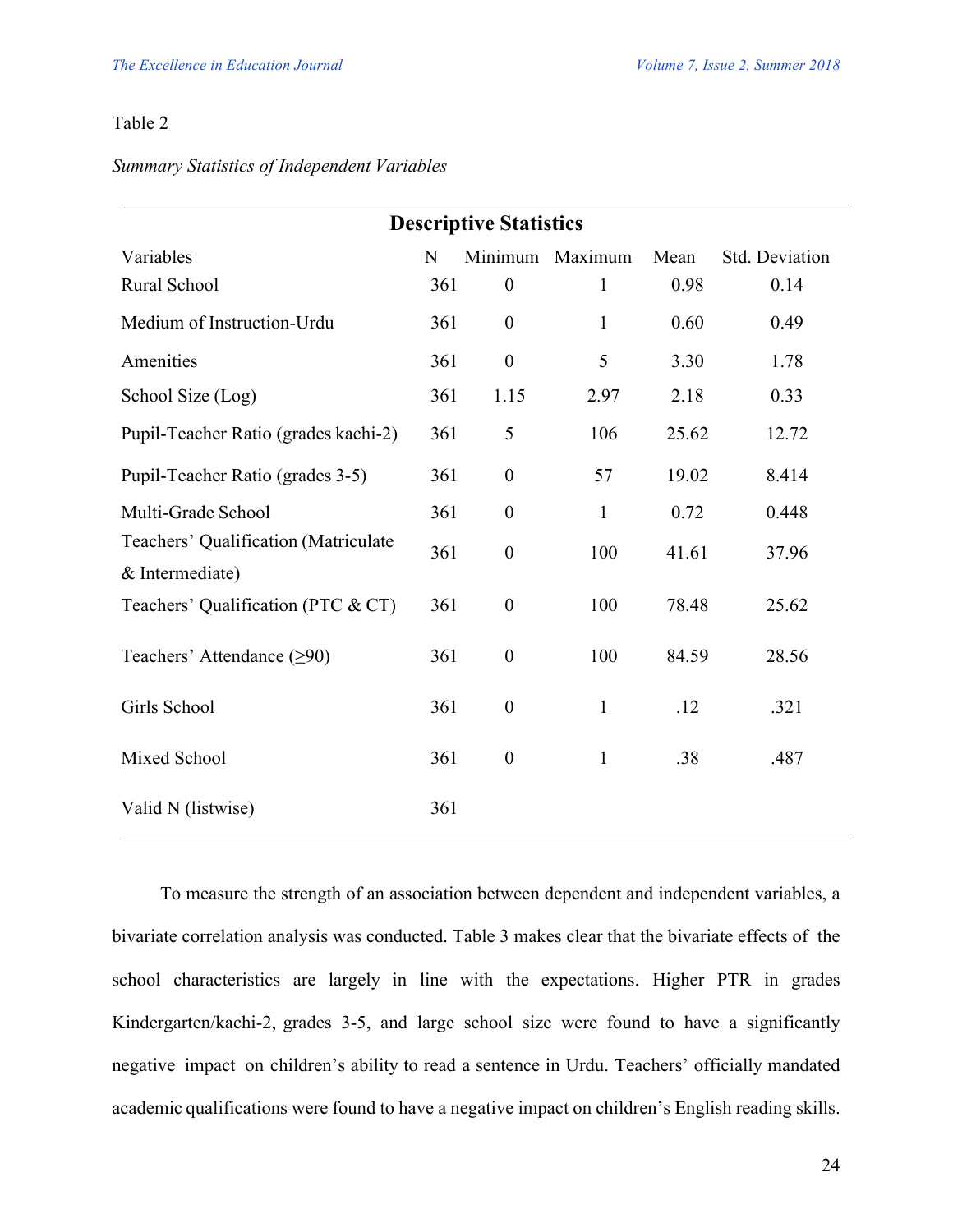Children's ability to do subtraction was affected by higher PTR in early grades and teachers' academic qualifications. Other indicators (amenities, school gender, medium of instruction, teachers' professional qualification, teachers' attendance and multigrade schools) were found to not have a significant impact on children's proficiency levels.

## Table 3

## *Bivariate Pearson's Correlation Analyses*

|                              | Learning             | Learning          | Learning             |
|------------------------------|----------------------|-------------------|----------------------|
|                              | Proficiency $-$ Two- | Proficiency-Read  | Proficiency-Read     |
|                              | Digit Subtraction    | A Word In English | A Sentence In        |
|                              |                      |                   | Urdu                 |
| Amenities                    | .085                 | .040              | $-.045$              |
| Medium of Instruction-Urdu   | .049                 | .071              | .096                 |
| School Size (Log)            | $-.034$              | $-.064$           | $-146**$             |
| Pupil-Teacher Ratio (grades  | $-.129*$             | $-.047$           | $-.152***$           |
| kachi-2)                     |                      |                   |                      |
| Pupil-Teacher Ratio (grades  | .005                 | .000              | $-.121$ <sup>*</sup> |
| $3-5)$                       |                      |                   |                      |
| Multi-Grade School           | $-.056$              | $-.033$           | .026                 |
| Teachers' Qualification      |                      |                   |                      |
| (Matriculate)                | $-.117*$             | $-133*$           | $-.094$              |
| & Intermediate)              |                      |                   |                      |
| Teachers' Qualification      |                      |                   |                      |
| (PTC & CT)                   | $-.102$              | $-.034$           | $-.041$              |
| Teachers' Attendance $(≥90)$ | .088                 | .100              | .096                 |
| Girls School                 | .020                 | .002              | $-0.014$             |
| Mixed School                 | .006                 | $-.038$           | .060                 |
| Rural School                 | .027                 | .066              | .052                 |

\*\*  $p < 0.01$ ; \*  $p < 0.05$ .

## **Results**

The coefficients of the bivariate analyses are important because they show how learning outcomes vary with various levels of school resources. They thus represent the observable reality in the rural schools in the KP province. However, because these characteristics may be related to each other (e.g., large schools tend to have higher PTR, or teachers with officially mandated qualification are deployed in schools that tend to have more children), the bivariate data gave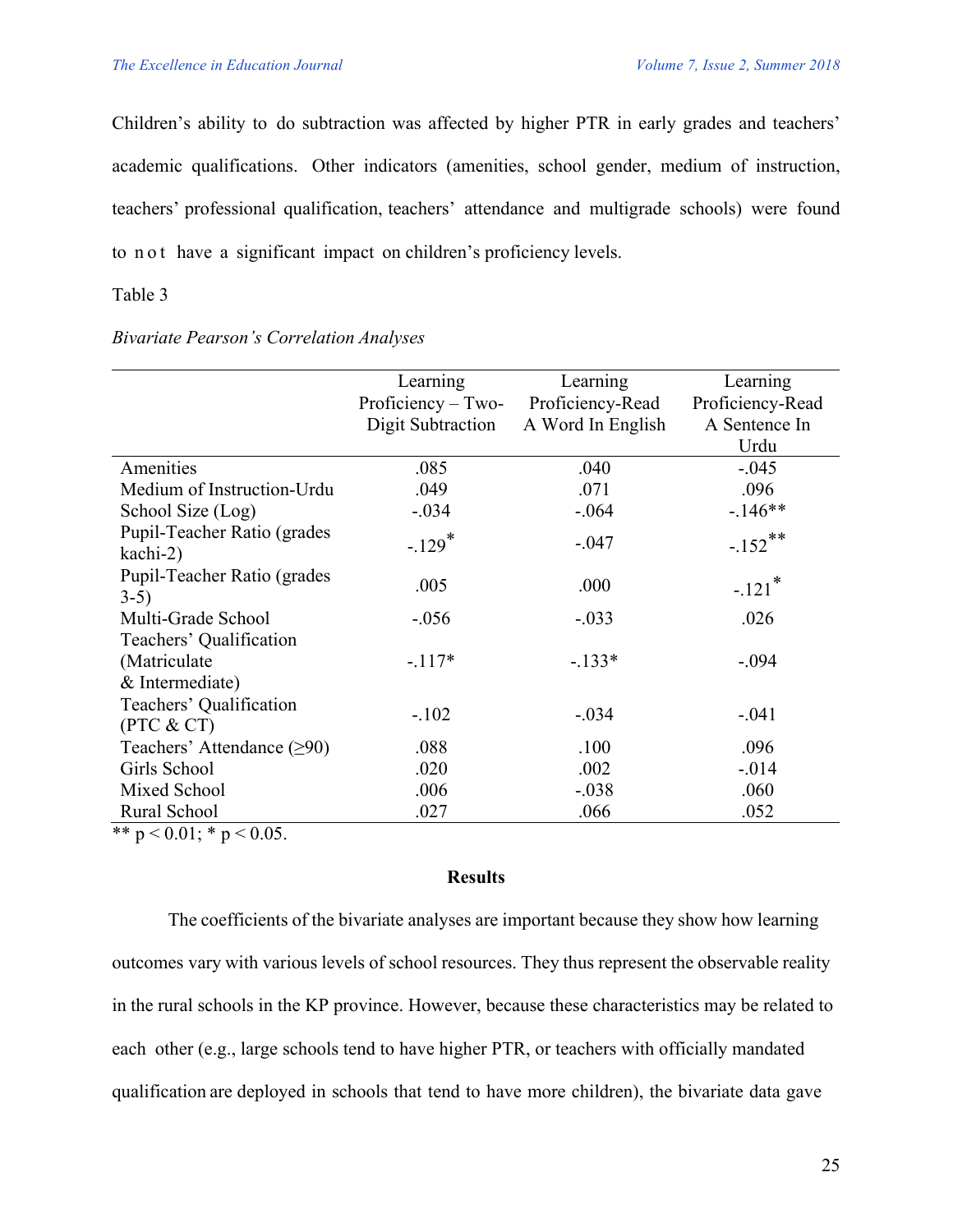no insight into the relative importance of the various characteristics in explaining proficiency levels. Thus we may know little about the underlying causes of low learning outcomes. To gain more insight into these underlying causes, a multivariate analysis was conducted.

The coefficients for the regression model of the 11 independent variables related to school resources predicting literacy and numeracy skills are depicted in Table 4. A total of 361 schools were examined in relation to learning outcomes (read a sentence in Urdu, read a word in English, and do two-digit subtraction). Concerning a child's ability to read a sentence in Urdu, two variables, teachers' attendance and teachers' qualifications, showed a statistically significant relationship (columns 2 and 3). The analysis indicates that in schools in which teacher attendance was greater than 90 percent, the percentage of children who can read a sentence in Urdu was nearly four percentage points higher than those schools in which teachers' attendance was less than 90%. Teachers' officially mandated qualifications were also found to have a negative association with children's ability to read Urdu. Interestingly, most of the variables that showed significant effects in the bivariate analysis are not significant any more in the multivariate analysis. For example, school size, PTR in early and later grades and multigrade schools lose their significance after controlling for other variables. The regression model explains the nearly seven percent of variance in the rates at which students were proficient in reading, which was statistically significant ( $R^2$  = 0.068, F=2.088, p  $\leq$  .05).

In relation to mathematics (columns 4 and 5) four of the school facility variables, school size, teachers' attendance, teachers' academic qualification and multigrade schools, show a statistically significant relationship with the children's ability to perform two-digit subtraction. The overall model explained six percent of variance in students' numeracy skills  $(R^2 =$ 0.064, F=1.95,  $p \le 0.05$ ). The analysis indicates that a one-unit increase in school size is related to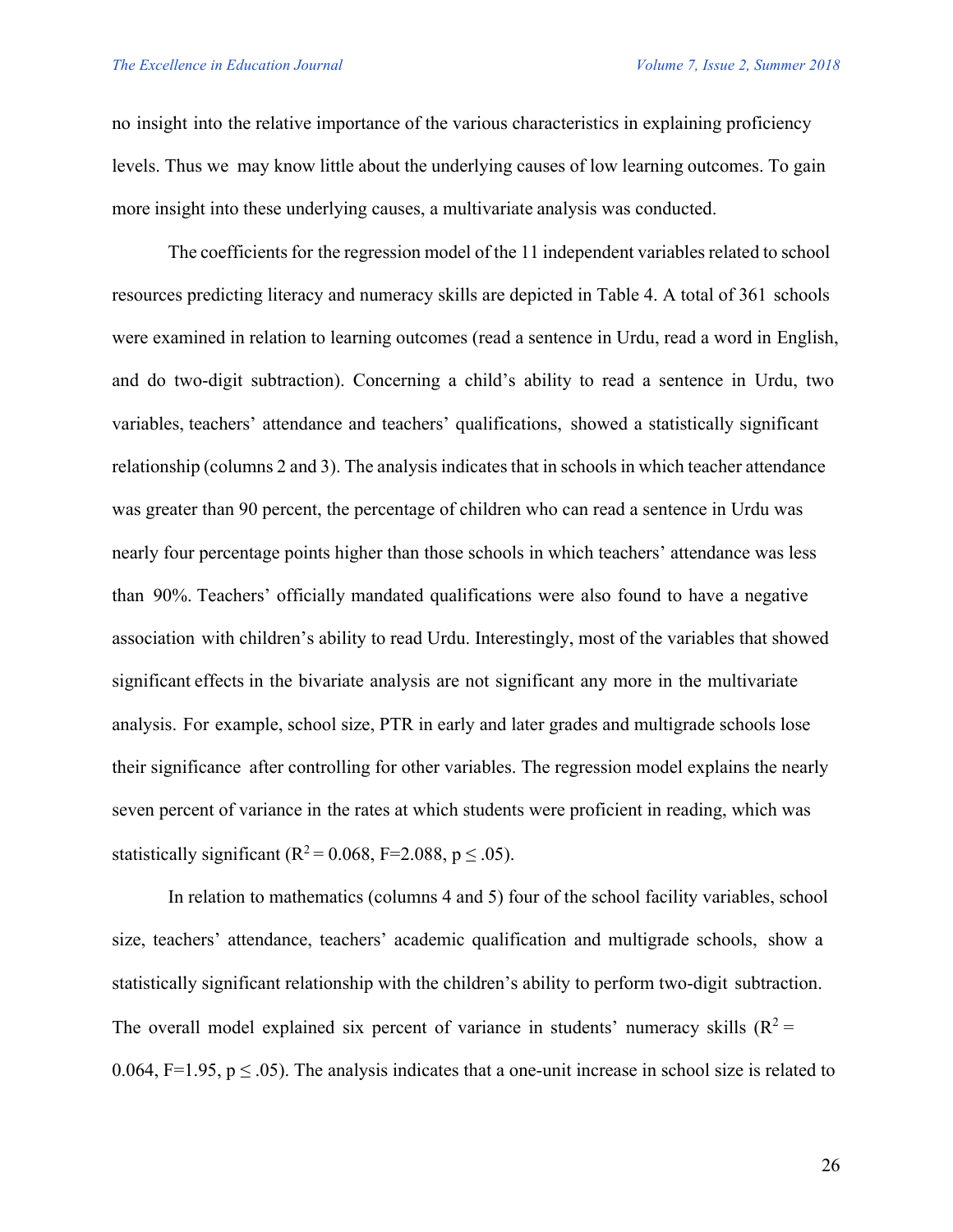a nearly ten percentage point decrease in percentage of children who can perform subtraction. The analysis also reveals that schools in which teachers' attendance was greater than 90 percent, the percentage of children who can do subtraction was nearly four percentage points higher than those schools in which teachers' attendance was less than 90%. Furthermore, teachers' official academic qualifications, Matriculation, and Intermediate, decrease children's ability to do subtraction by five percent. The analysis also indicates that in a multigrade school, the percentage of children who can perform two-digit subtraction decreases by nearly six percentage points. Finally, an analysis by school gender indicates that there is no difference in numeracy skills amongst the children in boys only, girls only, or mixed schools. Interestingly, out of the two variables that showed significant effects in the bivariate analysis, one of them, teachers' qualifications, holds significance in the multivariate analysis whereas the other variable, PTR, loses its significance. Thus, after control for the other factors, it becomes clear that only children taught by teachers with relatively advanced qualifications are able to do mathematics as compare to children taught by teachers with lower qualifications.

Columns 6 and 7 in the Table 3 report the predictive value of the school resource variables on English reading skills. All four variables, school size, teachers' attendance, teachers' academic qualification and multigrade schools, that were found significant in assessing children's mathematical skills, show a significant relationship with the children's ability to read a word in English. Again teachers' qualifications that showed significant effect in the bivariate analysis held its significance in the multivariate analysis. The overall model explained seven percent of variance in schools' rates of students' ability to read a word in English ( $R^2$  = 0.068, F=2.07,  $p \leq .05$ ).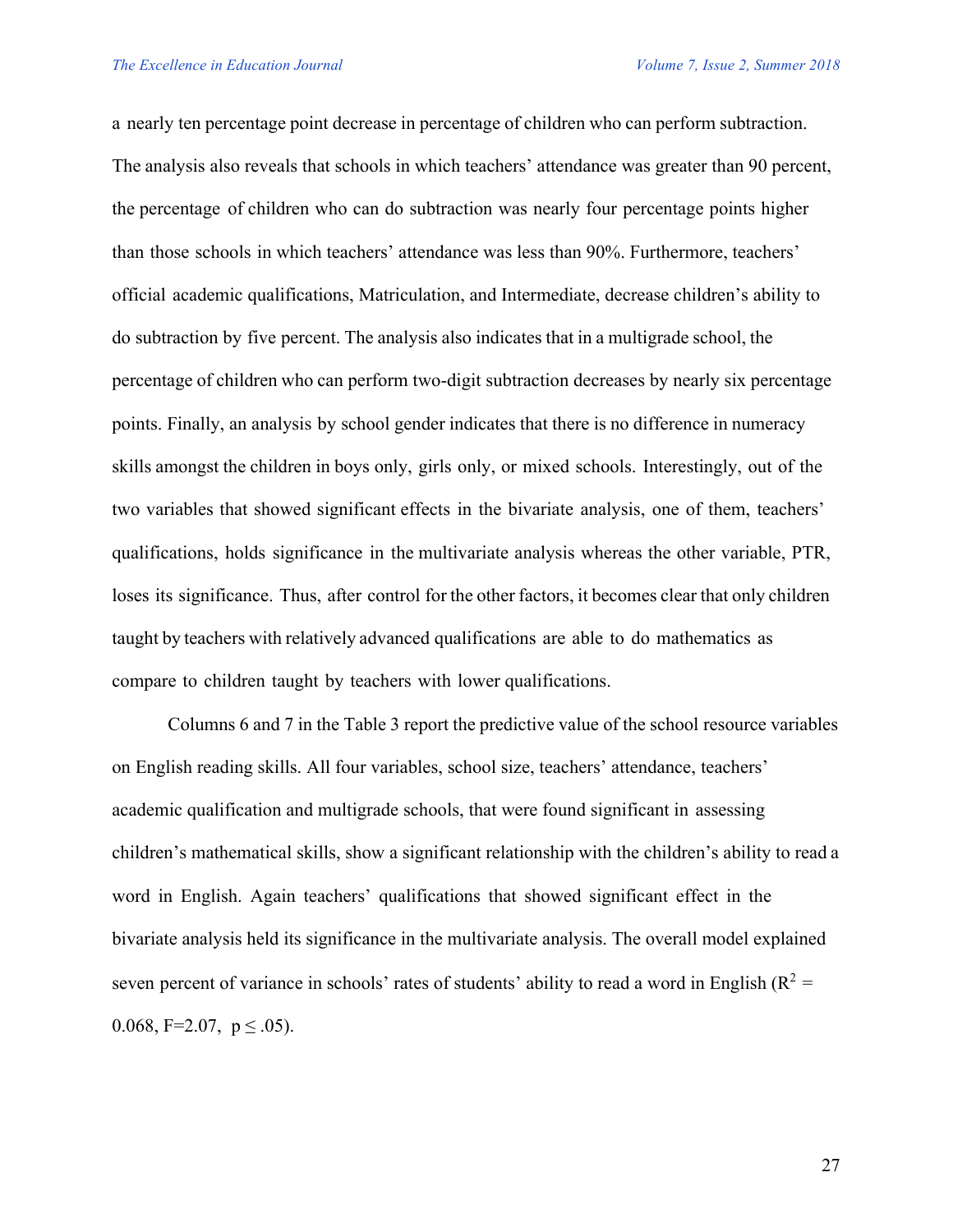# Table 4

|                                                            | Dependent Variables#               |          |                                                                                 |          |                                                          |           |
|------------------------------------------------------------|------------------------------------|----------|---------------------------------------------------------------------------------|----------|----------------------------------------------------------|-----------|
|                                                            | Who Can Read a<br>Sentence In Urdu |          | Percentage Children Percentage Children<br>Who Can Do Two-<br>Digit Subtraction |          | Percentage Children<br>Who Can Read a<br>Word In English |           |
| Variables                                                  | B                                  | $\beta$  | B                                                                               | $\beta$  | B                                                        | $\beta$   |
| Number of Amenities                                        | $-.056$                            | $-.006$  | 0.837                                                                           | .082     | .978                                                     | .086      |
| Medium of Instruction-Urdu                                 | 1.970                              | .055     | 1.365                                                                           | .037     | 2.31                                                     | .056      |
| School Size (Log)                                          | $-7.854$                           | $-150$   | $-9.975$                                                                        | $-183*$  | $-15.36$                                                 | $-.25**$  |
| Pupil-Teacher Ratio (grades<br>kachi-2)                    | $-123$                             | $-.090$  | $-0.137$                                                                        | $-.096$  | .040                                                     | .025      |
| Pupil-Teacher Ratio (grades<br>$3-5)$                      | $-.037$                            | $-018$   | 0.227                                                                           | .105     | .200                                                     | .083      |
| Teachers' Qualification<br>(Matriculate &<br>Intermediate) | $-0.052$                           | $-114**$ | $-0.050$                                                                        | $-.105*$ | $-.087$                                                  | $-164**$  |
| Teachers' Qualification<br>(PTC & CT)                      | $-.006$                            | $-.008$  | $-0.034$                                                                        | $-.048$  | .019                                                     | .423      |
| Teachers' Attendance $(≥90)$                               | 3.743                              | $100*$   | 3.963                                                                           | $102*$   | 4.874                                                    | 2.104**   |
| Rural School                                               | 6.929                              | .059     | 3.963                                                                           | .102     | 11.70                                                    | .086      |
| Multi-Grade                                                | $-3.511$                           | $-.090$  | $-5.577$                                                                        | $-.137*$ | $-8.31$                                                  | $-2.36**$ |
| Girls School                                               | 1.808                              | .033     | 2.427                                                                           | .043     | .307                                                     | .087      |
| Mixed School                                               | 2.269                              | .063     | .677                                                                            | .018     | $-1.29$                                                  | $-.559$   |
| (Constant)                                                 | 30.905**                           |          | 37.094**                                                                        |          | 44.23**                                                  |           |
| $\boldsymbol{n}$                                           | 361                                |          |                                                                                 |          |                                                          |           |
| $R^2$                                                      | .068                               |          | .064                                                                            |          | .068                                                     |           |
| $\boldsymbol{F}$                                           | $2.08**$                           |          | $1.95**$                                                                        |          | $2.07**$                                                 |           |

## *Multivariate Analysis of School Facilities on Learning Outcomes (Reading Urdu, Reading English, and Mathematics)*

\*\*\*  $p \le 0.001$ ; \*\*  $p \le 0.05$ ; \* $p \le 0.10$ .

# For measurement of these variables refer to Annex-I.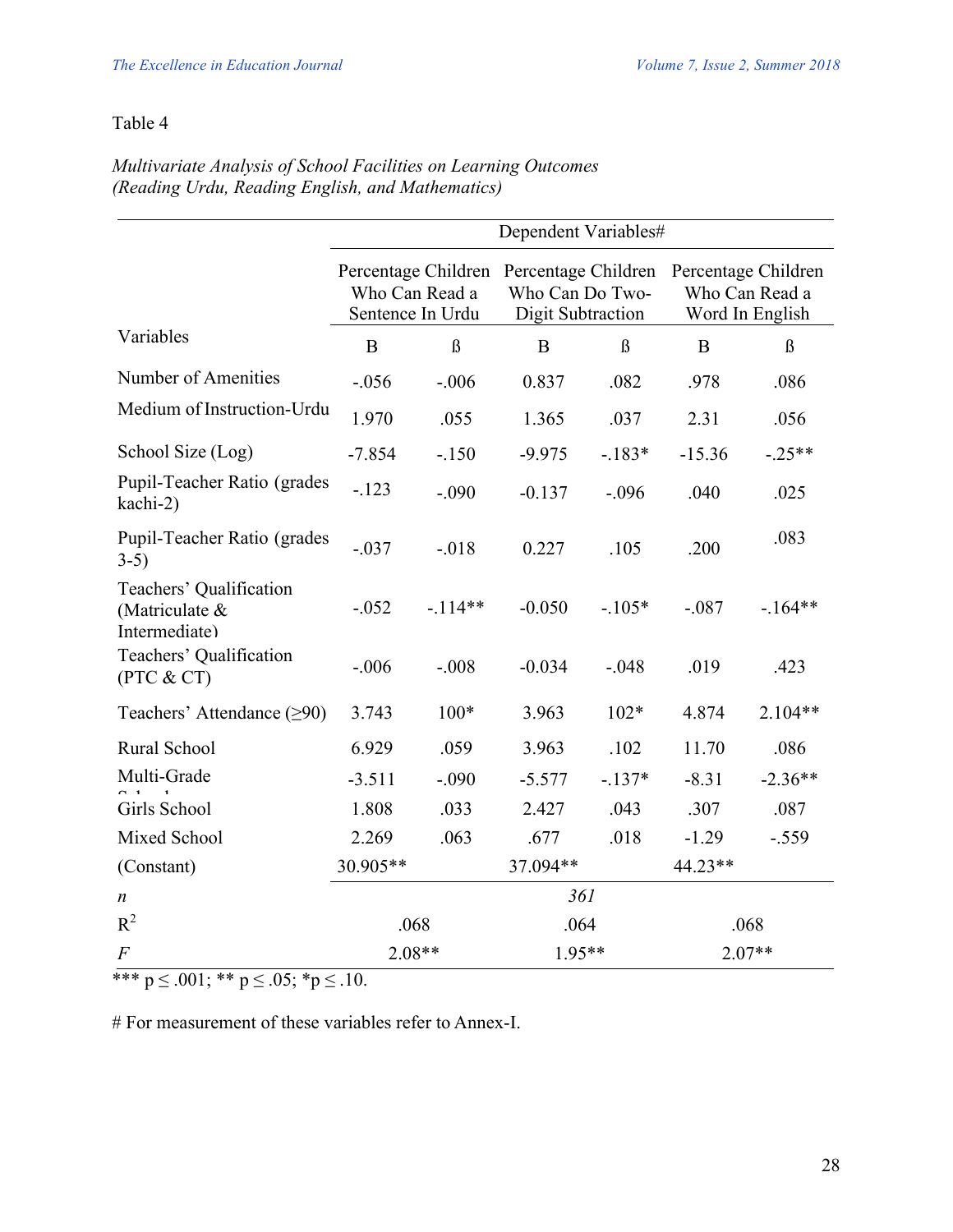A lower R-square at the three proficiency levels in Table 4 reflect a higher variability around the regression line. The regression assumptions behind low R-square were checked to validate the robustness of the model. One of the regression assumptions is the presence of multicollinearity. However, Table 1 indicates the independent variables are not correlated. Other assumptions are inaccurate measurement of dependent or independent variables and a small sample size. With regards to the measurement of variables, this study measured the variables as guided by the literature. The last assumption, small sample size, does not hold significance as the sample size of 361 rural schools is by no means a small sample. (Jin & Myers, 2006; Reisinger, 1997).

Researchers argue that the low R-square does not make the model spurious if the F ratio and the intercept in multiple regression model is significant (Moksony, 1990). The regression analysis passes both of the tests. As is evident from Table 4, the F ratio is significant, across all the three proficiency levels. Also, the intercepts in this model are also significant, which means that the R value in this model is not due to chance. Furthermore, this paper aimed to assess the relationships between school resources and learning outcomes at three levels hence the low R- Squared values do not negate the importance of the significant variables. The statistically significant p-values continue to identify relationships, and the coefficients have the same interpretation despite low R-square (Frost, 2017).

In short, the small but significant R-square means that there is a significant albeit small impact of independent variables, teachers' qualification, teachers' attendance, school size and, multigrade schools*,* on dependent variables, children's numeracy, and English reading skills. However, it is possible that the majority of the impact would be better explained by other variables

<sup>&</sup>lt;sup>2</sup> The Multiple Linear Regression analysis was re-run without the variable log (school size) having VIF greater than 3, which means there is a probability of multicollinearity, however, the regression results at all three proficiency levels were almost the same as presented in Table 4.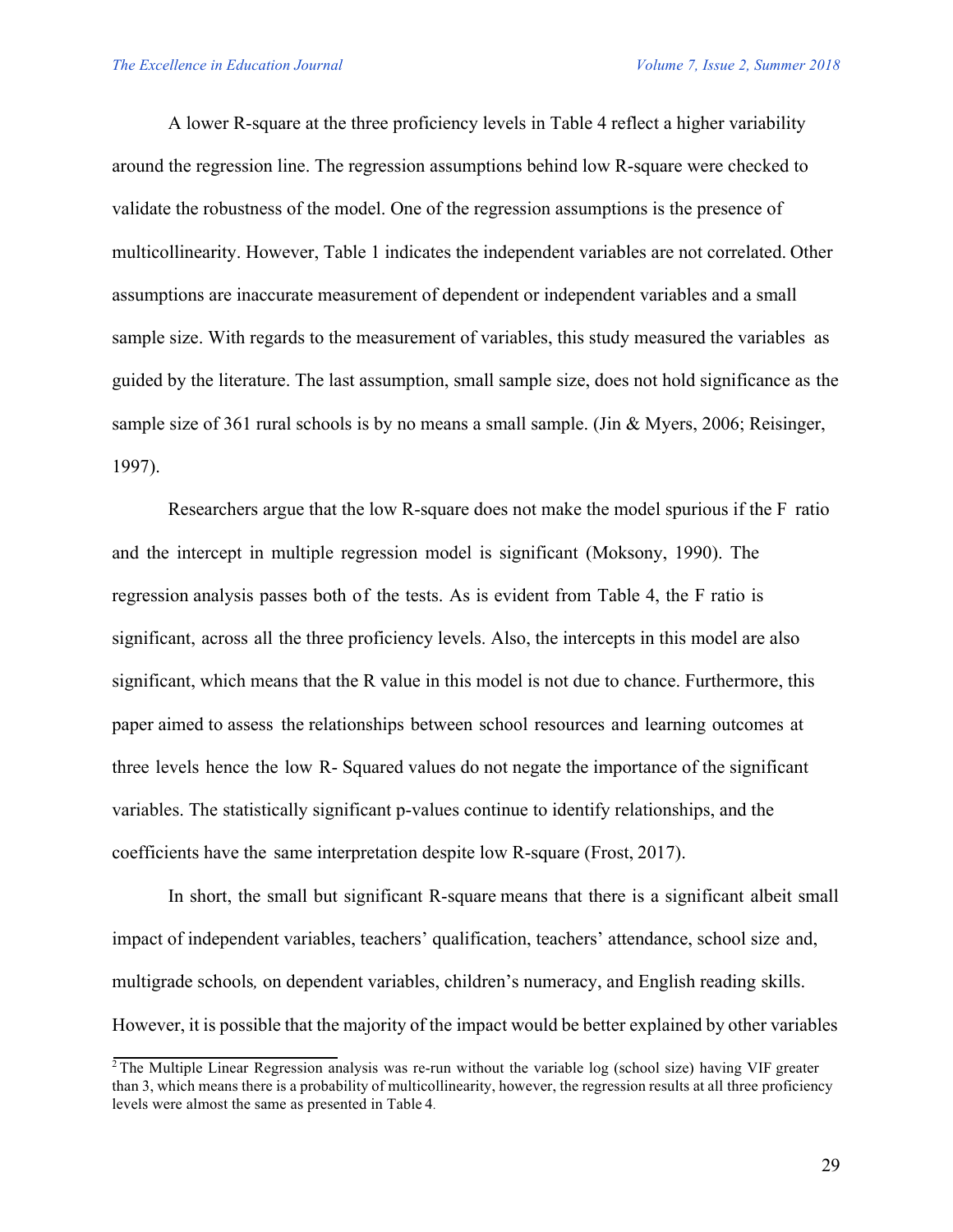not included in this study, e.g., children's socio-economic status, school syllabus, teaching methodology, classroom management and, degree of autonomy delegated to schools. The same holds true for the effect of teachers' qualification and teachers' attendance on children's ability to read Urdu.

#### **Discussion**

This study provides some useful insights into the complex relationship between school resources and students outcomes. One of the major findings emerging from these analyses is that children attending schools that are staffed with sufficient teachers (at least one teacher per grade) have better numeracy and literacy skills as compared to those children who attend schools where there are fewer teachers. Empirical research on the impact of teacher shortage on learning outcomes is scarce despite the fact that the shortage of teachers is a huge challenge in developing countries. Analysis by UNESCO Institute of Statistics indicates that 24.4 million primary school teachers are needed to be recruited by 2030 (UIS, 2016). Nearly half of the vacancies (42.6%) arise in sub- Saharan Africa and South Asia where 10.4 million primary school teachers are needed to achieve universal primary education by 2030 (6.3 and 4.1 million teachers respectively). As per Pakistan Education Atlas 2015, nearly 30 percent of primary schools are run by only one teacher in Pakistan (AEPAM, 2017; Khattak 2016). The finding, hence, has an important policy implication and stresses the need to sufficiently resource the schools to improve educational outcomes of the students.

Not only teachers' availability but ensuring their attendance is crucial. The study reveals that teacher's attendance has a positive effect on students' literacy and numeracy skills, which is in consonance with earlier studies (Duflo, Hanna, & Ryan, 2012; Kremer et al., 2005; Miller, Murnane & Willet, 2007; Rogers & Vegas, 2009; Suryadarma, Suryahadi, Sumarto & Rogers,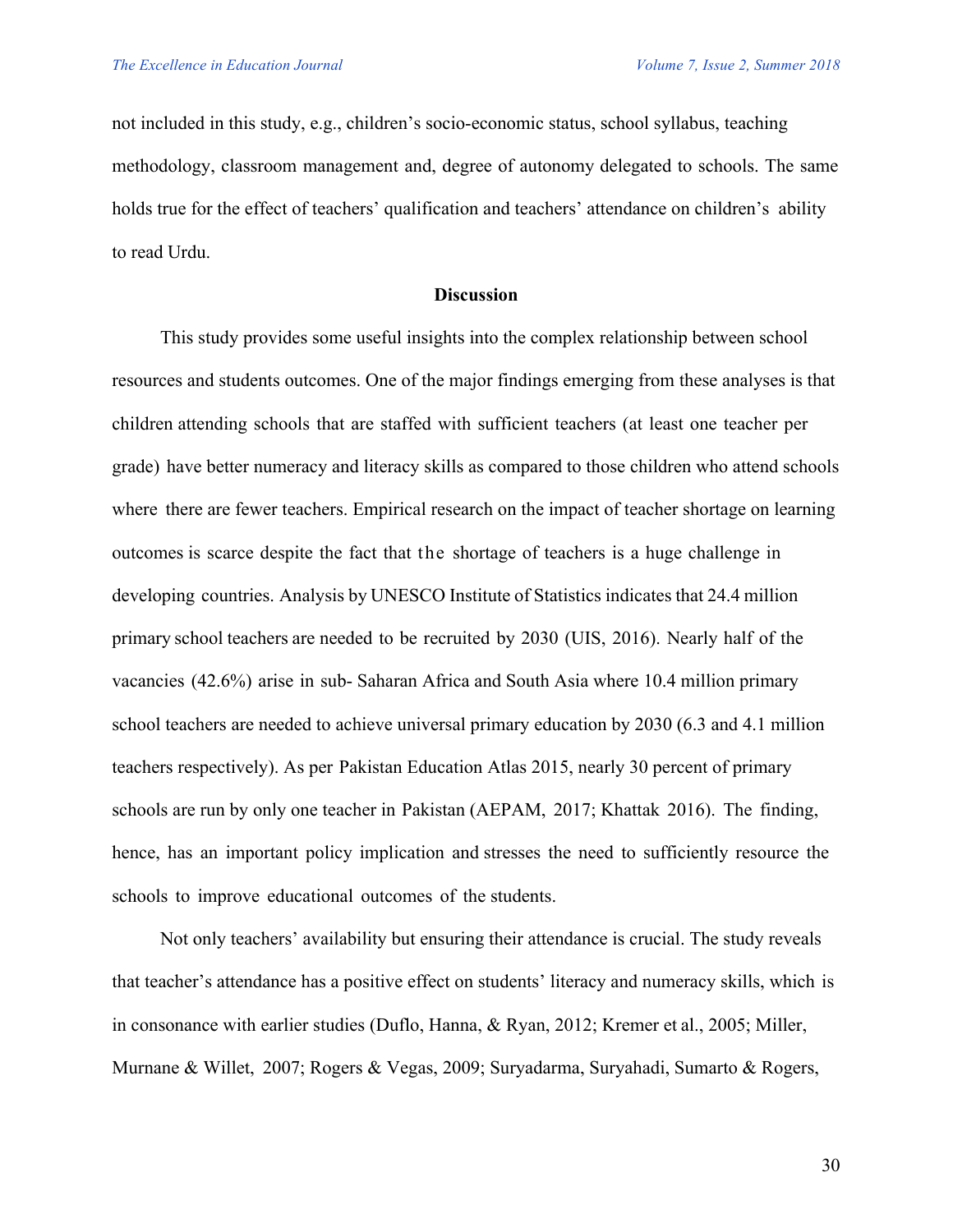2006). Teachers' absenteeism results in loss of instructional time and affects other education indicators such as access and school completion rates (Abadzi, 2009; Benavot & Limor, 2004; Chaudhury, Hammer, Kremer, Muralidharan, & Rogers, 2006).

The third finding is about teachers' qualifications. The study reveals that teachers' official academic qualifications have a negative impact on children's ability to read a sentence in Urdu, read a word in English, and do two-digit subtraction. The studies that examined the relationship between teachers' academic qualifications and learning outcomes yielded mixed results. Studies conducted by Heyneman and Loxley (1983) in India and Lee and Zuze (2011) in Sub-Saharan African countries found a positive impact of teachers' academic qualification on learning outcomes. However, studies conducted by Aslam and Kingdon (2008) in Pakistan and Harbison and Hanushek (1992) in Brazil found no explicit linkages between teachers' qualifications and learning outcomes. The finding is relevant to most low-income countries including Pakistan for two reasons. First, education quality is not up to the mark in most developing countries and, even when the teachers get matriculation and intermediate degrees, they do not possess sufficient knowledge and skills to teach effectively. Second, the teaching profession is not a choice but compulsion for many of those people applying for government teaching jobs who are either rejected by other recruiters or lack motivation to excel in life. Hence, the finding has an important policy implication and stresses the need to review teachers' qualifications criteria to improve educational outcomes of the students.

Finally, it was observed that an increase in school size has a negative effect on students' numeracy and English reading skills. A review of literature on school size indicates that much of the school size research has been conducted on high schools especially in developed countries (Chavez, 2002; Leithwood & Jantzi, 2009; Slate and Jones, 2007; Steifel,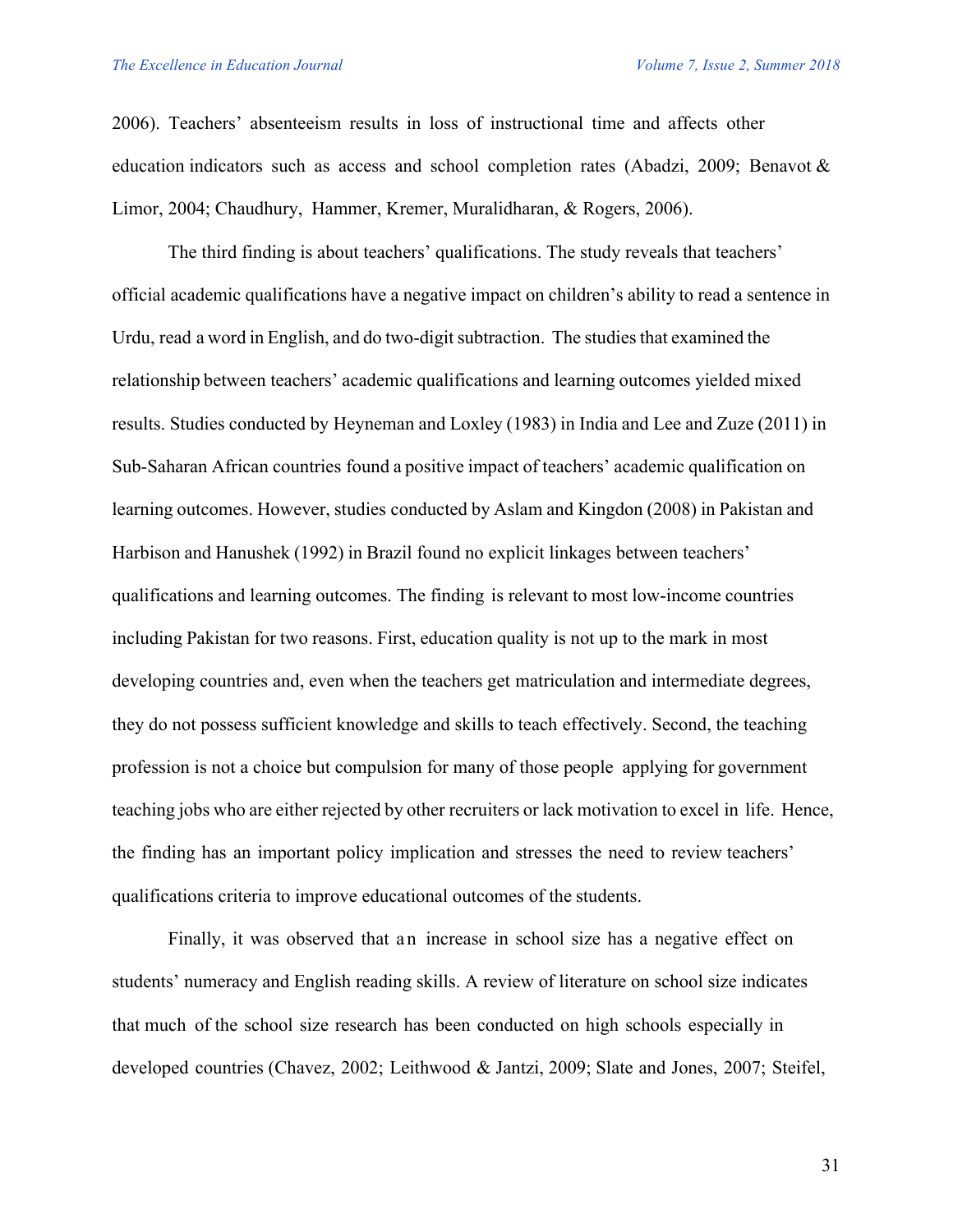Berne, Iatarola and Frucher, 2000; Werblow & Duesbery, 2009) and the evidence on school size effect is mixed. The theoretical framework that serves as the rationale for small size schools, that is, school connectedness, argues that teachers provide individual attention to children in small schools hence students feel supported and cared for by teachers, which may overcome other barriers such as poverty and may lead to improved students' performance (McMillen, 2000; Ready & Lee, 2006; Zoda, Combs, & Slate, 2011). In KP province, a vast majority of students enrolled in public schools are from economically disadvantaged backgrounds having mostly illiterate parents. Added to this, there is a shortage of teachers as primary schools are mostly run by one teacher. In such a scenario, the school connectedness model fits well with the findings as struggling students need more attention to individual needs and a more caring environment.

Unlike the vast majority of previous studies on school location and students' achievement (Luschei 2012; Zhang, 2006), this study does not show a positive association between urban schools and learning outcomes. The lack of systematic positive association between the two may be due to fewer urban schools (2%) than rural schools (98%) in the data set. The relationship between amenities and learning outcomes is also found to be statistically insignificant unlike some of the earlier studies (Lee & Zuze, 2011; Lee, Zuze & Ross, 2005). The insignificant relationship between PTR and learning outcomes was observed after the regression model was modified by adding the teachers' characteristics variable. The initial regression model that did not contain the teachers' characteristics variable showed statistically significant association between PTR and learning outcomes, which means that teachers' characteristics overshadowed the importance of PTR.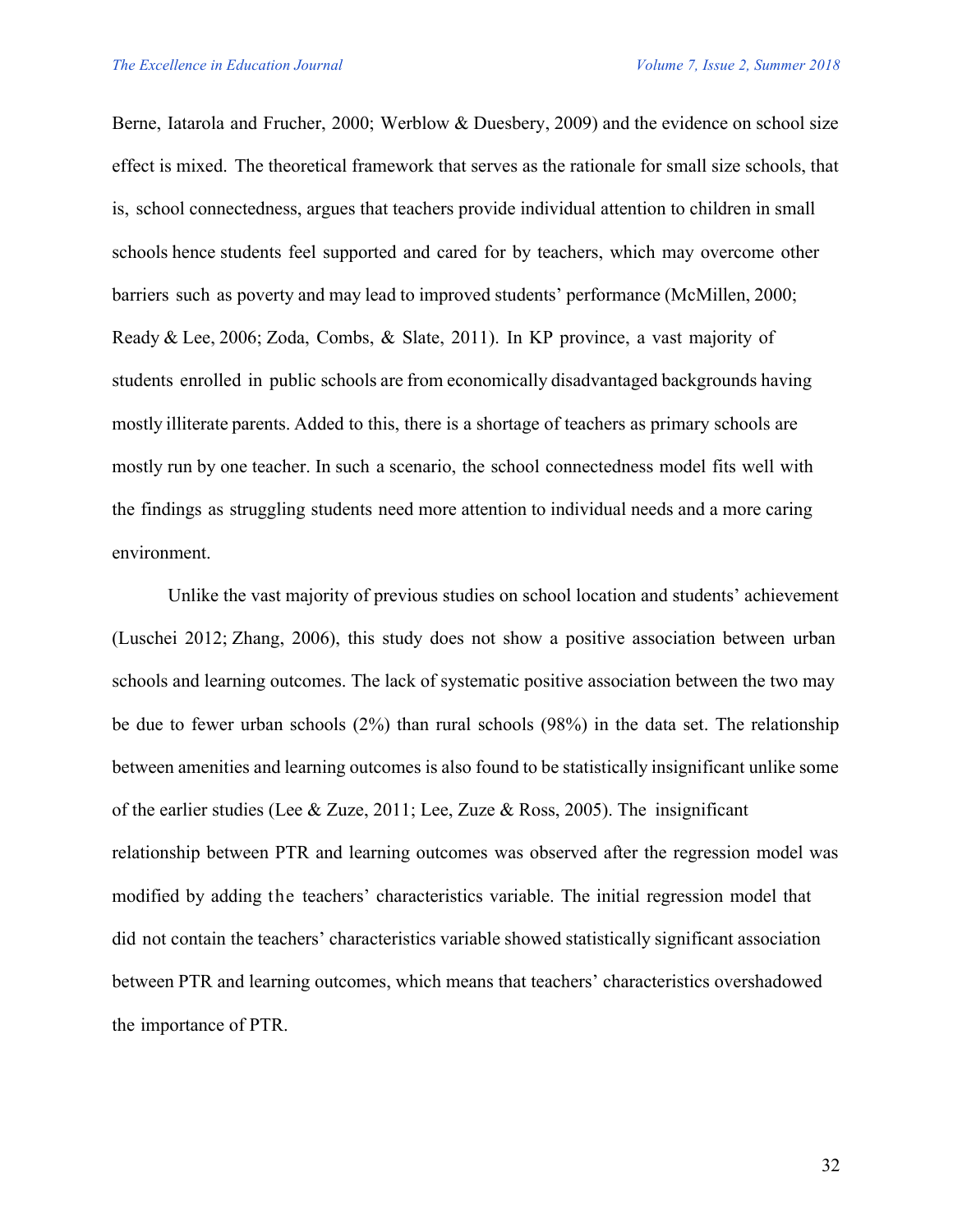#### **Conclusion**

This paper analyzed the effects of school-level factors on children's learning outcomes in 361 rural public primary schools in 23 districts of the KP province, Pakistan. The school-level factors were categorized into physical resources, teachers, and school characteristics. The physical resources were further grouped into school infrastructure, instructional materials, and amenities. Teachers' category consisted of teachers' academic and professional qualifications, attendance and number of teachers in schools. The last category, school characteristics, comprise of PTR (Kindergarten/kachi-grade 2), PTR (grade 3-5), school location, size, medium of instruction and,school gender (boys' only, girls' only, and mixed schools).

Following policy recommendations can be deduced from this study. First, the strong positive effect of teachers' attendance indicates that in schools where teachers' absenteeism is low children's ability to read a word in English, read a sentence in Urdu and do two-digit subtraction are better than schools where teachers remain absent. Second, the results make clear that the requisite number of teachers are very important too. If there are too few teachers in schools, learning outcomes are substantially decreased. The findings suggest that, in schools with low learning levels, increasing the number of teachers might be a good policy to improve children's ability to read and do mathematics. Third, if teachers who hold a bare minimum qualification ( high school or intermediate degree) teach primary school children, the learning outcomes will not get any better. This finding suggests that policy measures aimed at increasing the level of teachers' qualifications for induction might help improve learning outcomes of children in rural schools. Finally, the study shows that a continuous increase in school size may result in lowering learning outcomes.

Learning outcomes are influenced by many school-level factors especially teachers and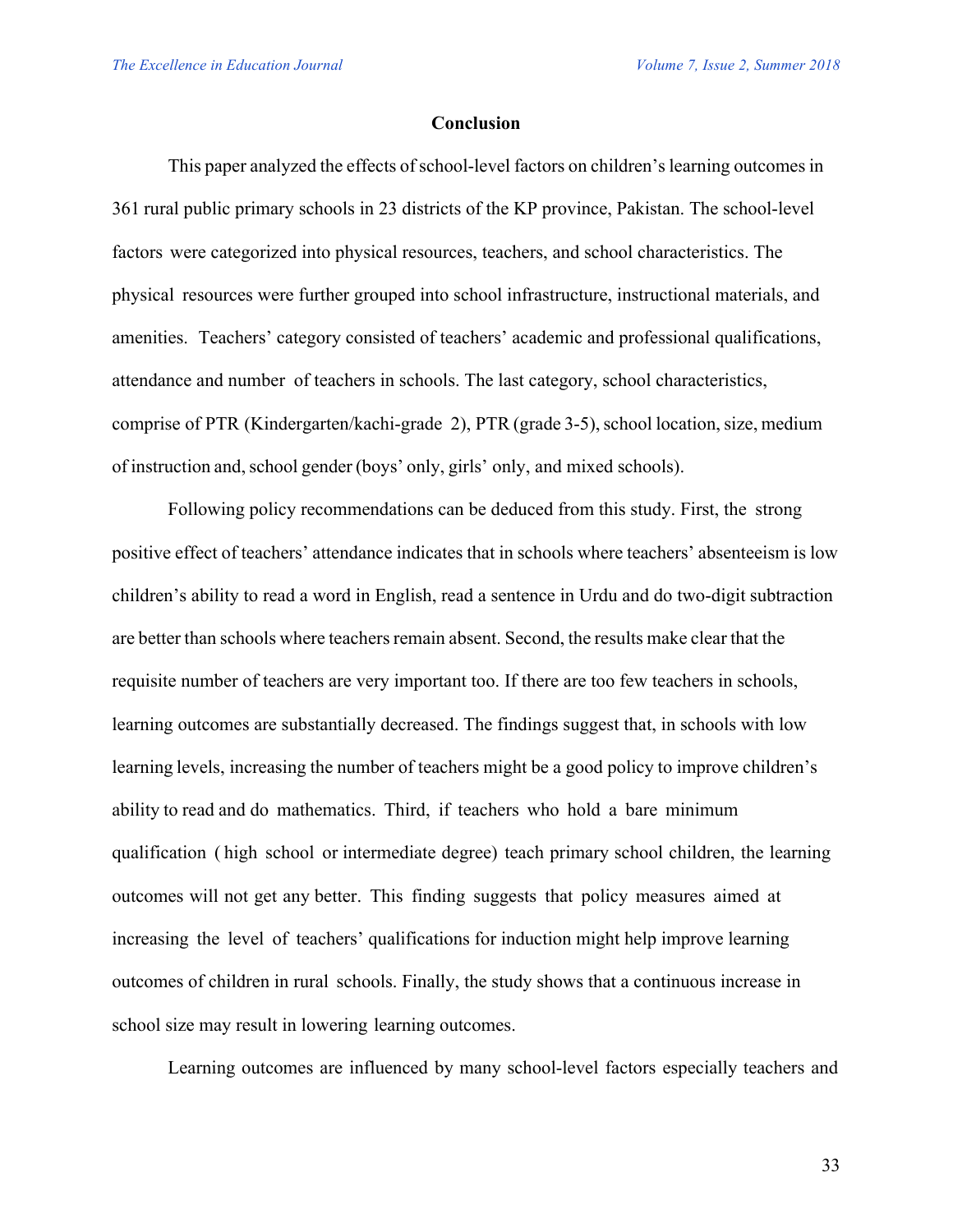school characteristics. Mapping the role played by these factors is the first step to solve the learning crisis in low-income countries. This study points to the need to sufficiently resource the schoolsto improve the educational outcomes of students in rural public primary schools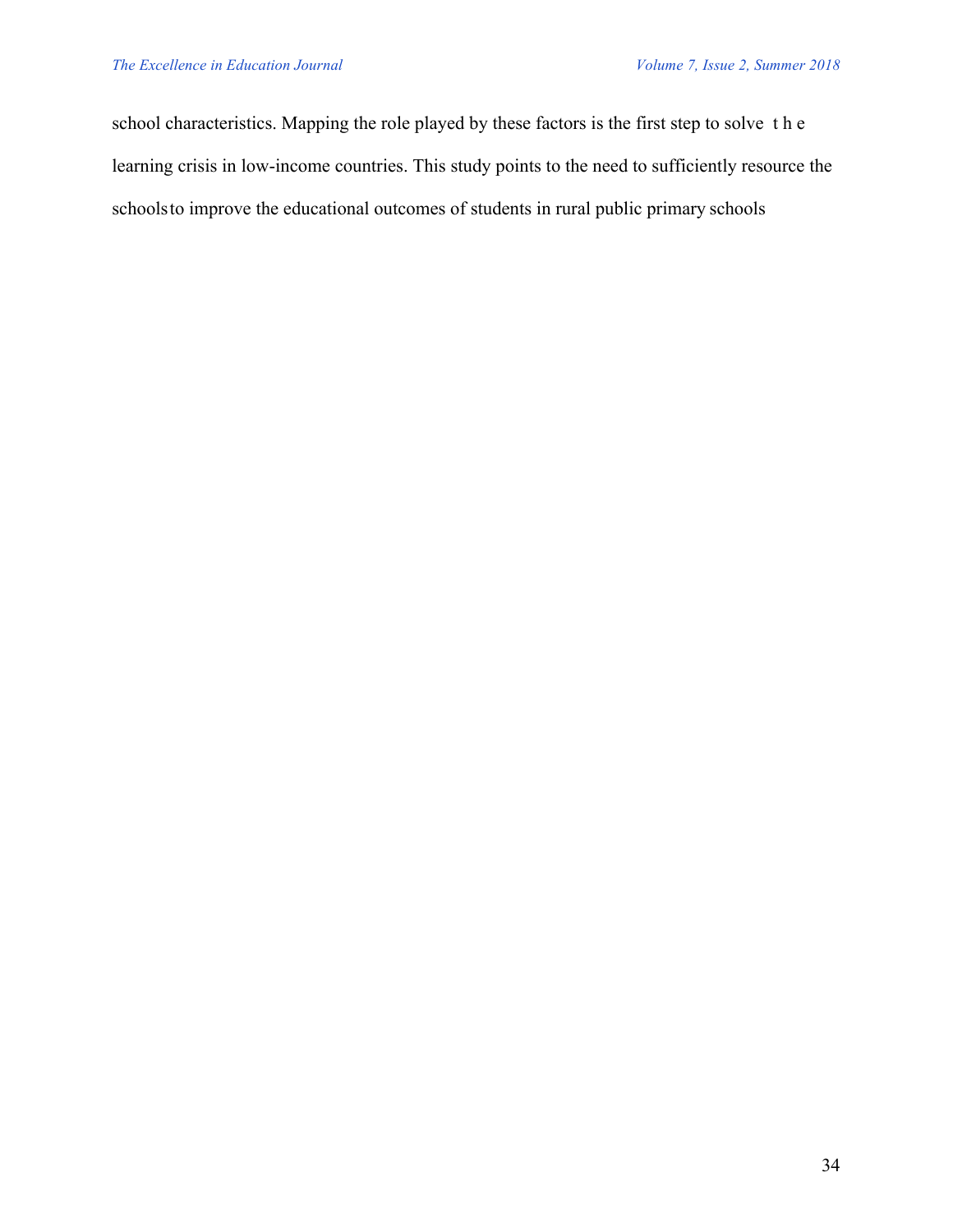## References

- Abadzi, H. (2009). Instructional time loss in developing countries: Concepts, measurement, and implications. *World Bank Research Observer 24*(2), 267–290.
- Academy of Education Planning and Management (AEPAM). (2017). Pakistan Education Statistics 2015-16. Ministry of Federal Education and Professional Training. Government of Pakistan. Retrieved from

http://library.aepam.edu.pk/Books/Pakistan%20Education%20Statistics%202015-16.pdf

- Aslam, M., & Kingdon, G. (2008). What can teachers do to raise pupil achievement? *Research Consortium on Educational Outcomes and Poverty (RECOUP) Working Paper No. 19. WP19/08.*
- Benavot, A., & Limor, G. (2004). Actual instructional time in African primary schools: Factors that reduce schooling quality in developing countries. *Prospects 34 (3),* 291–310*.*
- Chavez, J. J. (2002). School size and academic performance of Texas secondary public school students. *Dissertation Abstracts International, 63*(04), 1196A.
- Chaudhury, N., Hammer, J., Kremer, M., Muralidharan, K. & Rogers, F. H. (2006). Missing in action: teacher and health worker absence in developing countries. *Journal of Economic Perspectives*, *20*:1, 91-116.
- Duflo, E., Hanna, R., & Ryan, S. P. (2012). Incentives work: Getting teachers to come to school*. American Economic Review, 102*(4), 1241-1278.
- EFA Global Monitoring Report. (2013). Addressing the crisis in early grade teaching. Policy Paper 07. UNESCO 7, place de Fontenoy 75352 Paris 07 SP, France.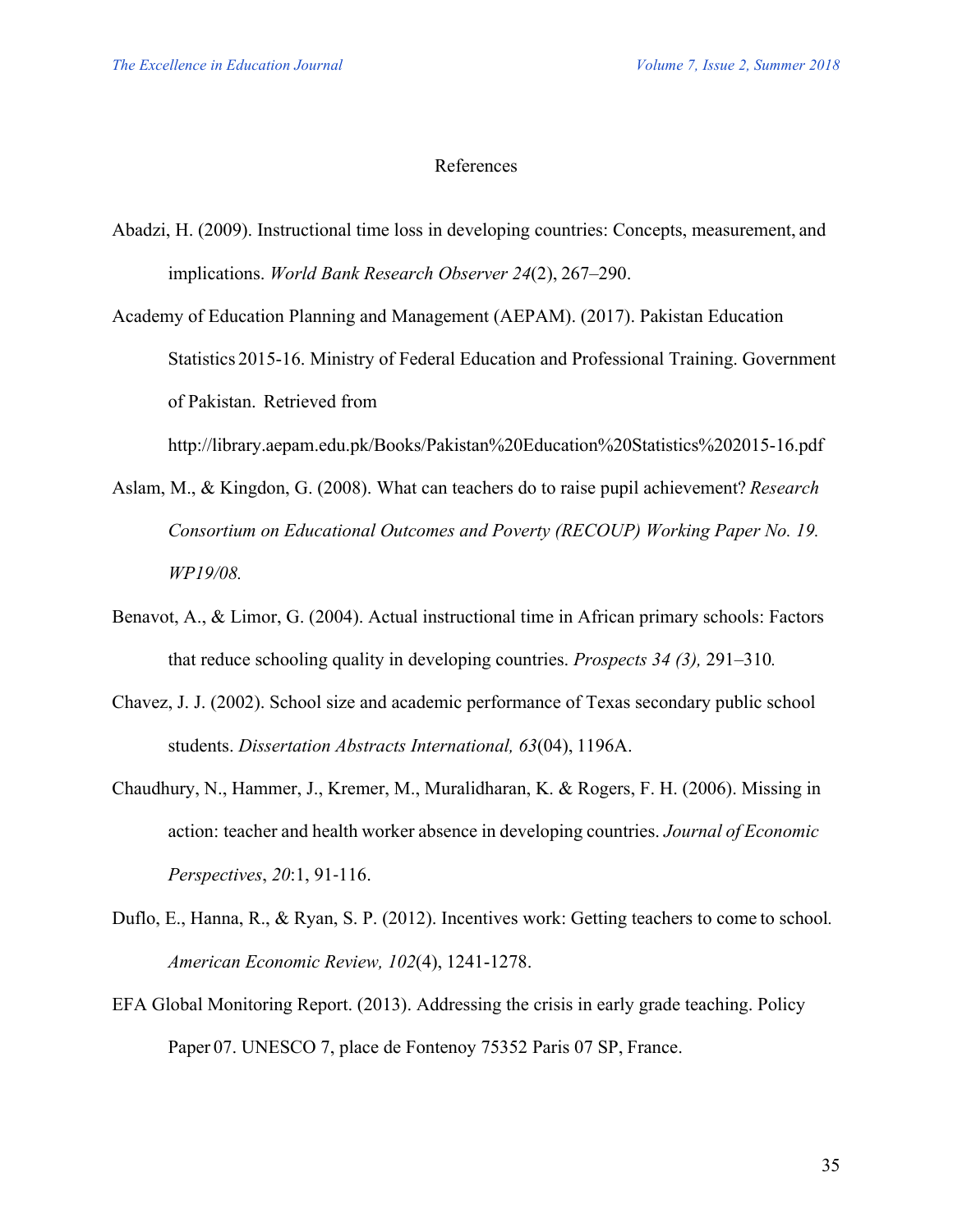- Frost, J. (2017). How to interpret Regression Models that have significant variable but a low Rsquared [Web Log Post]. Retrieved February 26, 2018, from http://statisticsbyjim.com/regression/low-r- squared-regression
- EMR 2013. Every child needs a good teacher, especially in the early grades. Retrieved from https://gemreportunesco.wordpress.com/2013/04/22/every-child-needs-a-teacher/
- Global Campaign for Education and RESULTS Educational Fund. (2007). *Make it Right: Ending* the Crisis *in Girls' Education*. Johannesburg, South Africa, and Washington D.C.: GCE and RESULTS Education Fund.
- Hanushek, Eric. (1995). Interpreting recent research on schooling in developing countries. *World Bank Research Observer 10*, 247-254
- Jin, Li, & Myers. S.C. (2006). R2 around the world: New theory and new tests. *Journal of Financial Economics, 79*, 257-292. Retrieved from http://www.nber.org/papers/w10453
- Khattak, K. (2016). Data Stories. *World Teachers' Day Special: Thousands of teaching posts vacant in schools in Pakistan.* Retrieved from https://www.datastories.pk/world-teachersday-special- thousands-of-teaching-posts-vacant-in-schools-in-pakistan
- Kremer, Michael, Karthik Muralidharan, Nazmul Chaudhury, Jeffrey Hammer, & F. Halsey Rogers. (2005). Teacher absence in India: A snapshot. *Journal of the European Economic Association*, 3*:2-3*, pp. 658-67.
- Lee, V. E., & Zuze T. L. (2011). School Resources and Academic Achievement in Sub-Saharan Africa. *Comparative Education Review, 55(3).*
- Leithwood, K., & Jantzi, D. (2009). A review of empirical evidence about school size effects: A policy perspective. *American Educational Research Journal*, *79*, 464-490.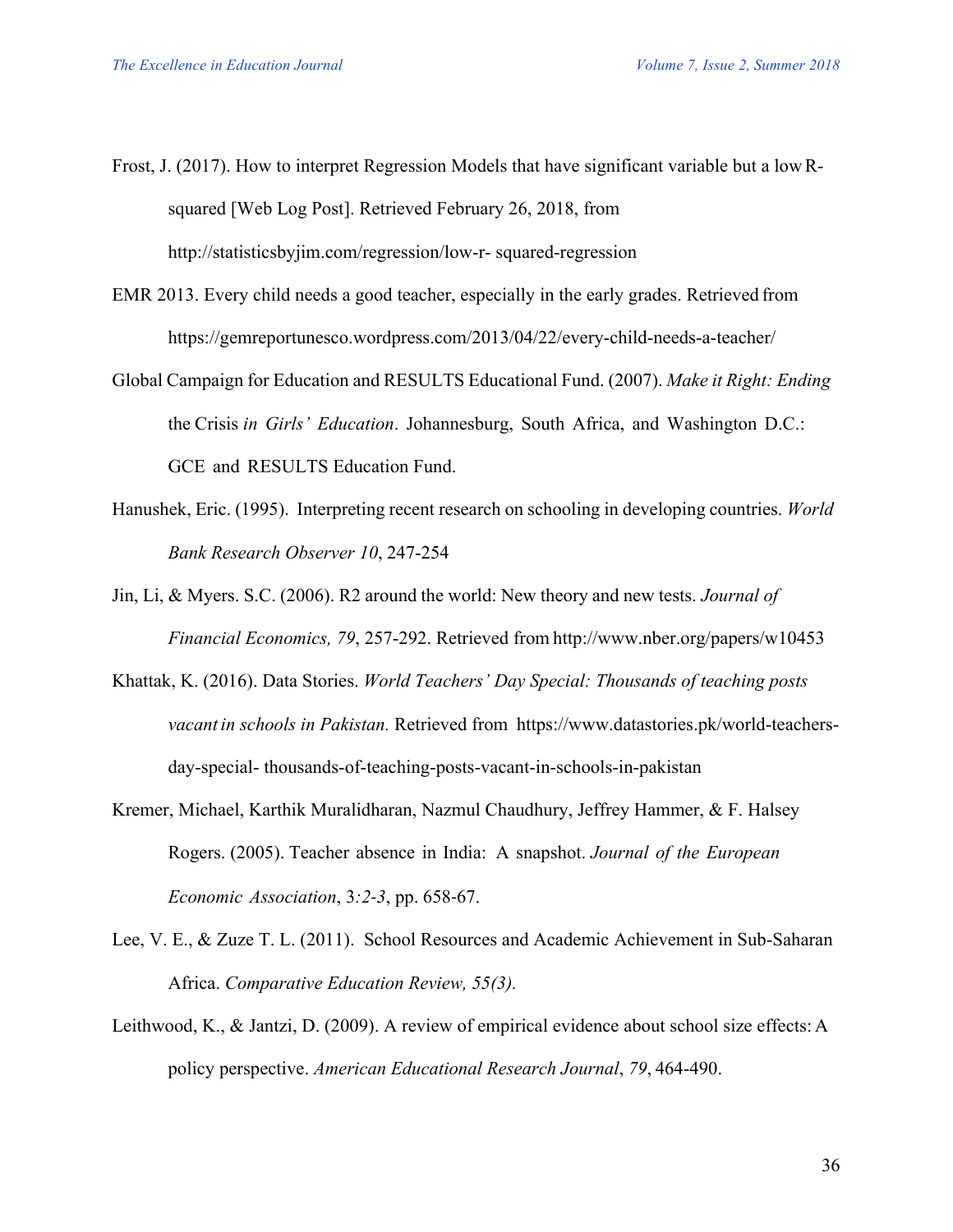McMillen, B. (2000). *School Size and its Relationship to Achievement and Behavior.* Public Schools of North Carolina. State Board of Education. Department of Public Instruction. Office of Instructional and Accountability Services. Division of Accountability Services. Retrieved from www.dpi.state.nc.us/docs/data/reports/size.pdf

Miller, R. T., Murnane, R.J., & Willet, J. B. (2007). *Do Teacher Absences Impact Student Achievement? Longitudinal Evidence from One Urban School District.* NBER Working Paper No. 13356. Retrieved from

https://www.nctq.org/nctq/research/1190910822841.pdf Moksony, F., (1990). Small is beautiful. The use and interpretation of  $\mathbb{R}^2$  in social research. *Szociológiai Szemle*. Special issue.130-138. Retrieved from http://www.academia.edu/3880005/Small is beautiful. The use and interpretation of R<sub>2</sub> in social research

- Qualification Recognition. (2011). *Pakistan - Description of Education and Training System.* Retrieved December 5, 2013 from http://www.qualificationsrecognition.ie/pakistan-HigherEducationandTraining.html
- Ready, D. D., & Lee, V., E. (2006). Optimal context size in elementary Schools: Disentangling the effects of class size and school size*. Brookings Papers on Education Policy: 2006/2007*
- Reisinger, H. (1997). The impact of research designs on R2 in linear regression models: an exploratory meta-analysis. *Journal of Empirical Generalizations in Marketing Science, Volume Two,* 1-12. Retrieved from

https://www.empgens.com/wpcontent/uploads/1997/06/ResearchDesignsR2.pdf.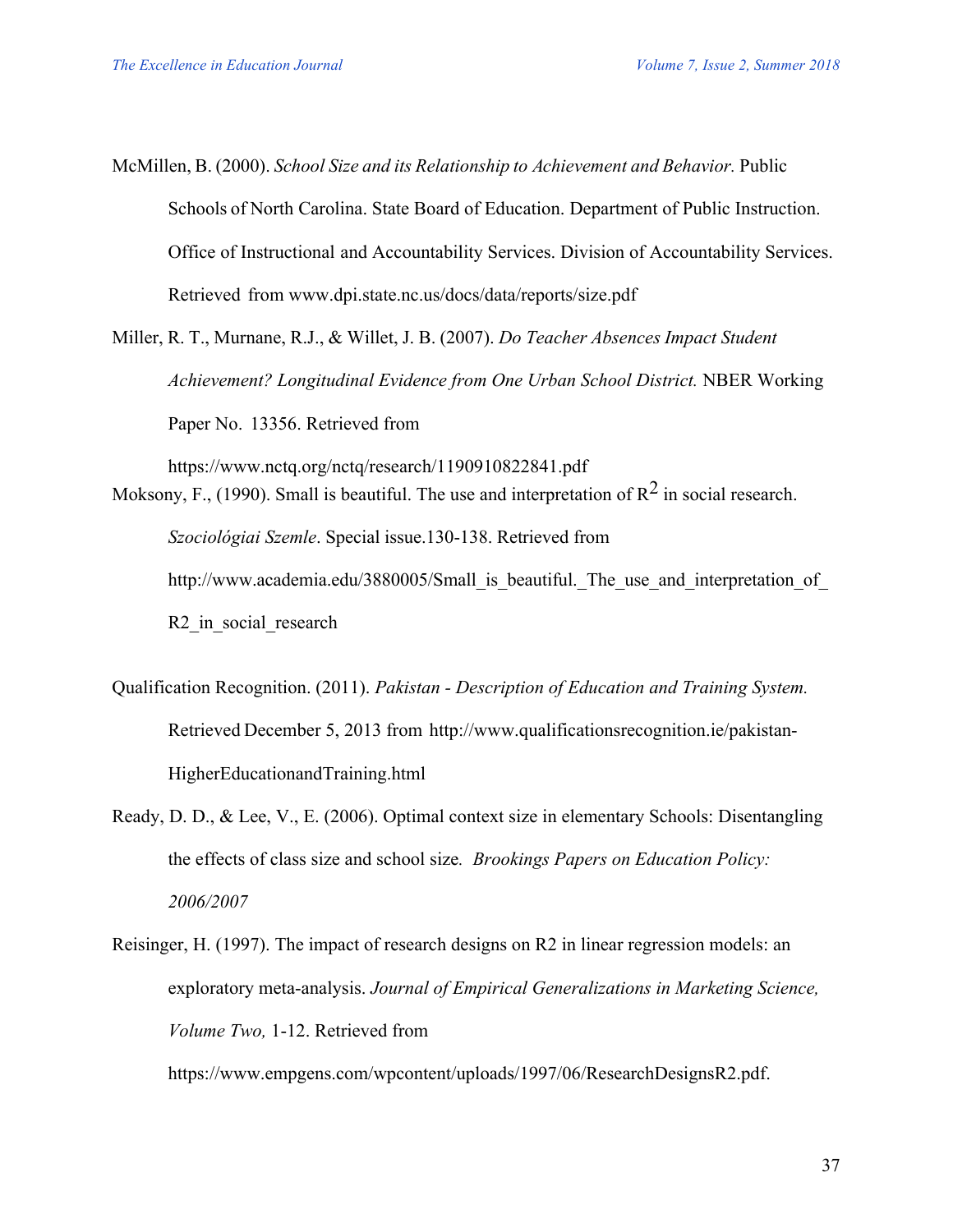Rogers. F.H. & Vegas. E. (2009). No more cutting class? Reducing teacher absence and providing incentives for performance. Policy Research Working Paper. 4847. *The World Bank Development Research Group Human Development and Public Services Team & Human Development Network Education Team.* Retrieved from https://core.ac.uk/download/pdf/6373142.pdf

- Rose, P. (2013, April 22). Every child needs a good teacher, especially in the early grade [Web log post]. Retrieved September 5, 2017, from https://gemreportunesco.wordpress.com/2013/04/22/every- child-needs-a-teacher/
- Santibanez, L. M. (2006). *School Based Management Effects on Educational Outcomes.* A literature review and assessment of the evidence base. Washington DC: The World.
- Slate, J. R., & Jones, C. H. (2007). Secondary school size and gender differences in the state of Texas. *Essays in Education,23*. Retrieved from http://www.usca.edu/essays/vol232008/slate%20revised.pdf
- Steifel, L., Berne, R., Iatarola, O., & Frucher, N. (2000). High school size: Effects on budgets and performance in New York City. *Educational Evaluation and Policy Analysis*, *22*(1), 27-39.
- Suryadarma. D., Suryahadi. A., Sumarto, S. & Rogers, F.H. (2006). Improving student performance in public primary schools in developing countries: Evidence from Indonesia. *Education Economics*, *14:4*, pp. 401-29.
- UNESCO (2017a). Reducing global poverty through universal primary and secondary education, Policy Paper 32/factsheet 44. Retrieved from http://uis.unesco.org/sites/default/files/documents/reducing-global-poverty-throughuniversal- primary-secondary-education.pdf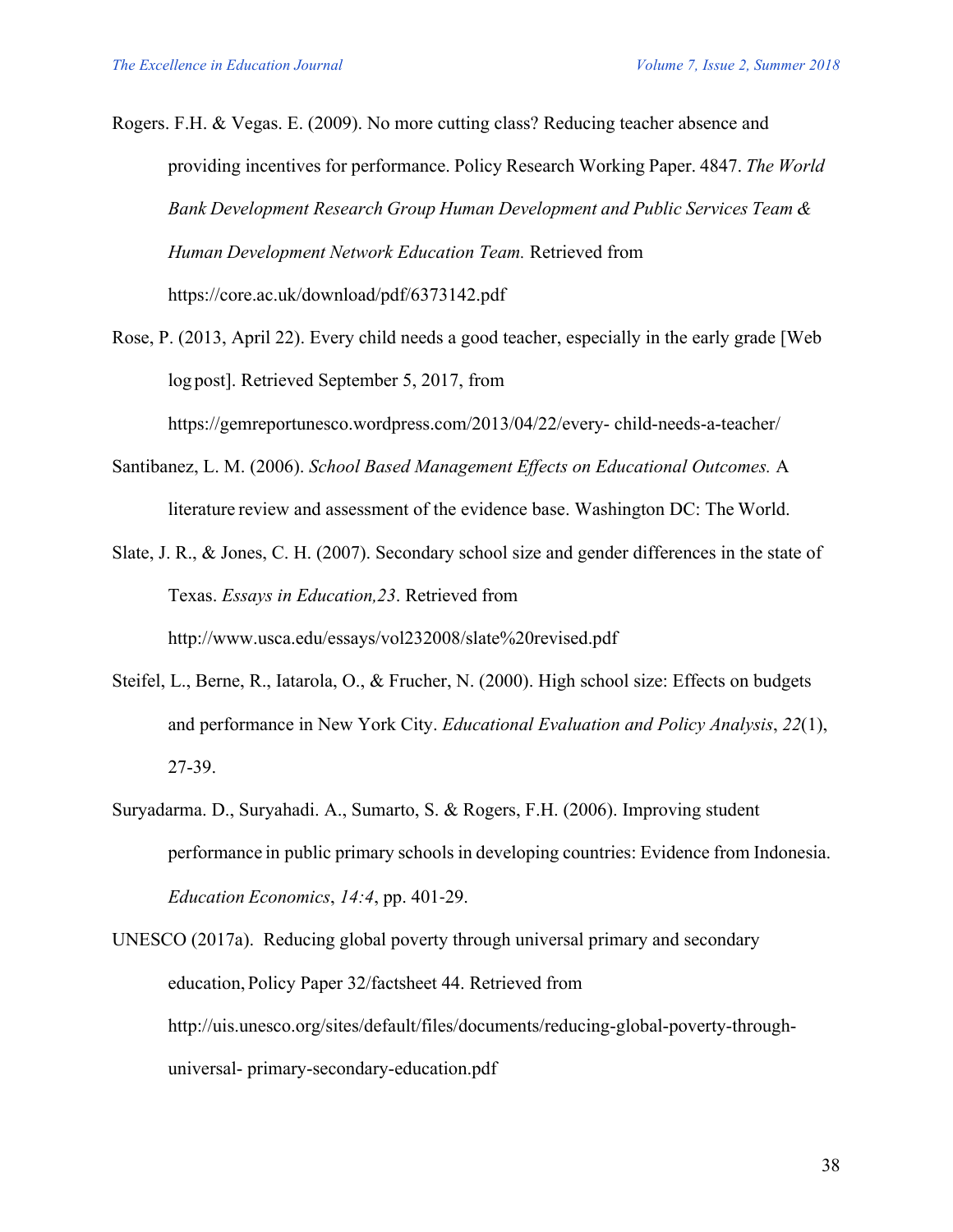UNESCO (2017b). UNESCO moving forward the 2030 Agenda for Sustainable Development. *United Nations Educational, Scientific and Cultural Organization.* Retrieved from http://unesdoc.unesco.org/images/0024/002477/247785e.pdf

UNESCO Institute for Statistics (UIS). (2017). "More than one-half of children and adolescents are not learning worldwide". Fact Sheet No. 46. UIS/FS/2017/ED/46. *UNESCO Institute for Statistics (UIS).* Retrieved from http://uis.unesco.org/sites/default/files/documents/fs46-more- than-halfchildren-not-learning-en-2017.pdf

- UNESCO Institute for Statistics (UIS). (2016). The world needs almost 69 million new teachers toreach the 2030 education goals. Fact Sheet No. 39. *UNESCO Institute for Statistics (UIS).* Retrieved from http://uis.unesco.org/sites/default/files/documents/fs39-the-worldneeds-almost- 69-million-new-teachers-to-reach-the-2030-education-goals-2016-en.pdf
- UNESCO (2015). *Incheon Declaration: Education 2030: Towards inclusive and equitable quality education and lifelong learning for all.* Retrieved from http://unesdoc.unesco.org/images/0023/002338/233813m.pdf
- UNESCO (2010a). *Why Gender Equality in Basic Education in Pakistan?* Retrieved from http://unesco.org.pk/education/documents/publications/Why%20Gender%20Equality%20 in%20Basic%20Education%20in%20Pakistan.pdf
- Werblow, J., & Duesbery, L. (2009). The Impact of high school size on math achievement and dropout rate. *The High School Journal*, *92*(3), 14–23.
- Zoda, P. F., Combs, J. P., & Slate, J. R. (2011). Black student performance and elementary school size: A 5-year statewide Investigation. *The ACEF Journal 2*(1), 43-64.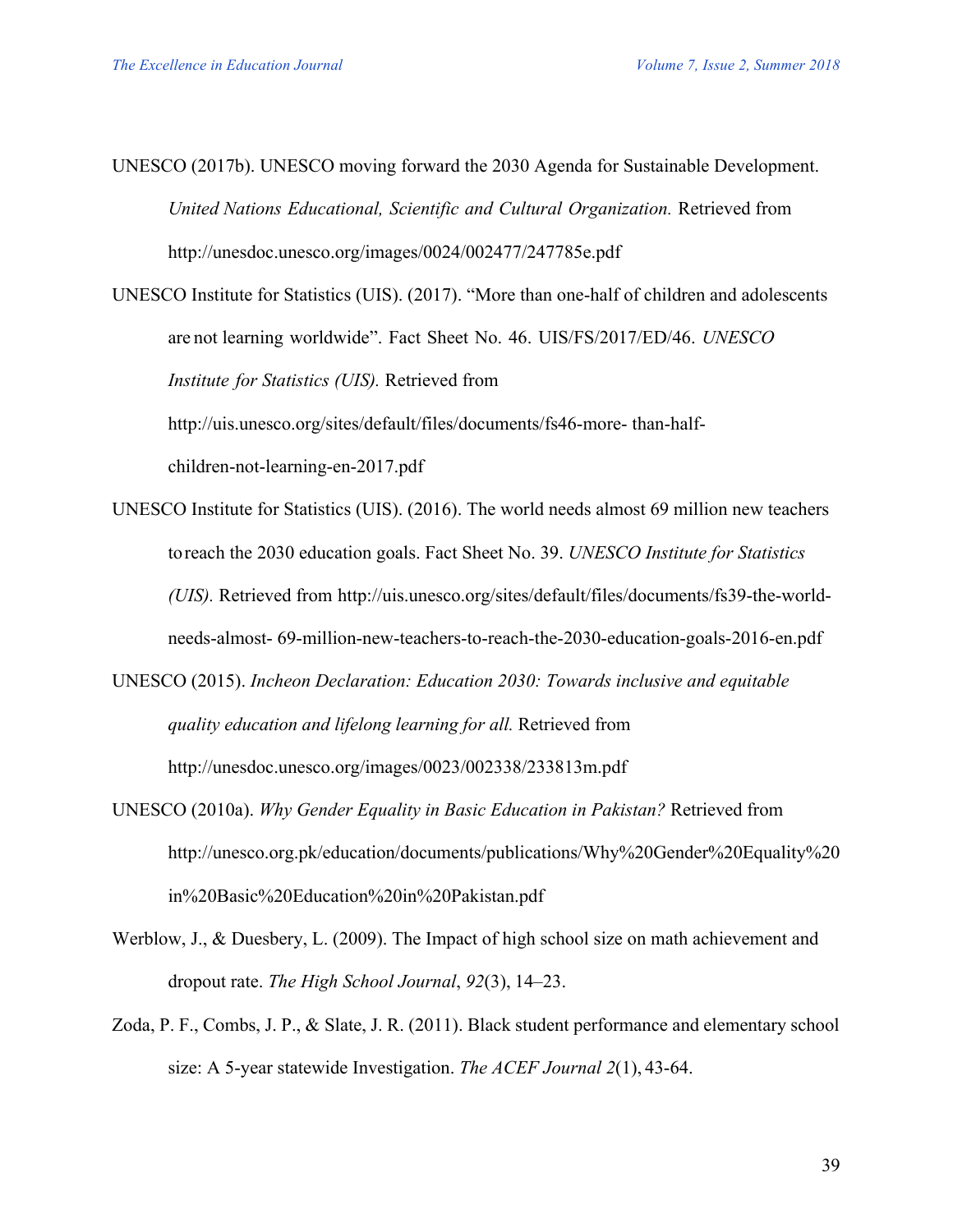#### **Annex-I: Operationalization of Variables**

The Dependent Variables have been computed as:

- a) The variable 'percentage children who can read a sentence in Urdu' was calculated by dividing the number of children who can read a sentence in Urdu by total number of children sampled minus number of children who were not tested in Reading Urdu. The output was multiplied by 100.
- b) The variable 'percentage children who can do two-digit subtraction' was calculated by dividing the number of children who can do subtraction by total number of children sampled minus number of children who were not tested in Mathematics. The output was multiplied by 100.
- c) The variable 'percentage children who can read a word in English' was calculated by dividing the number of children who can read a word in English by total number of children sampled minus number of children who were not tested in reading English. The output was multiplied by 100.

The Independent Variables were computed as:

- a) Amenities: a five-point scale summing five nominal variables indicating the existence of five amenities: electricity, drinking water, toilets, boundary wall and useable toilets.  $5 = \text{all five}$ amenities,  $0 =$  no amenities.
- b) Medium of instruction: 1 refers to a school in which the medium of instruction is Urdu; 0 = Pashto.
- c) School size (Log): Log of number of children enrolled in schools in 2012.
- d) Pupil-Teacher Ratio (grades Kachi-2): sum of children enrolled from kachi to grade 2 divided by number of teachers and multiplied by 100.
- e) Pupil-Teacher Ratio (grades 3-5): sum of children enrolled in Grades 3 to 5 divided by number of teachers and multiplied by 100.